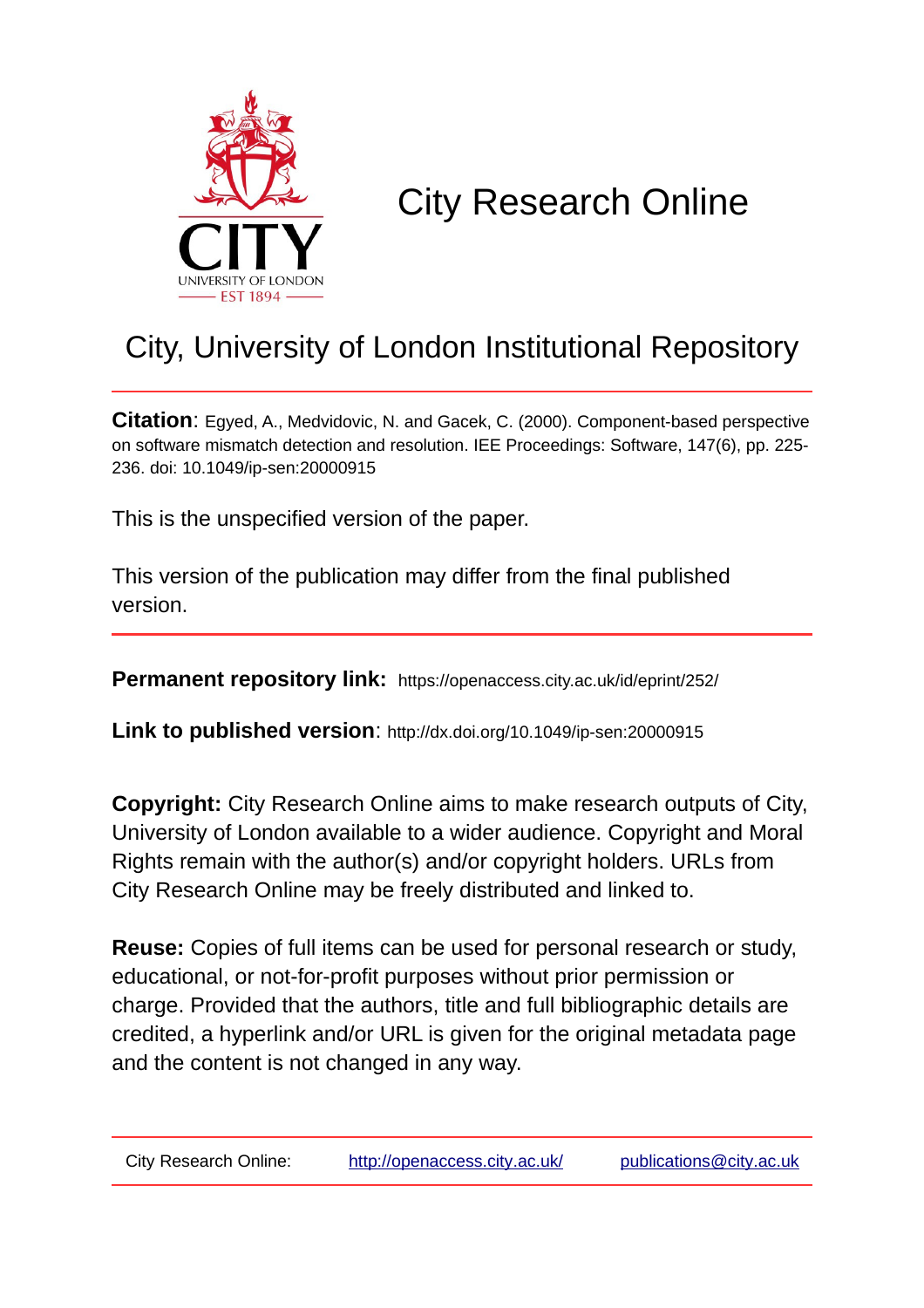## **A Component-Based Perspective on**

### **Software Mismatch Detection and Resolution**

| Alexander Egyed                    | Nenad Medvidovic                   | Cristina Gacek                |
|------------------------------------|------------------------------------|-------------------------------|
| <b>Computer Science Department</b> | <b>Computer Science Department</b> | Fraunhofer IESE               |
| University of Southern California  | University of Southern California  | Sauerwiesen 6                 |
| Los Angeles, CA 90089-0781, USA    | Los Angeles, CA 90089-0781, USA    | 67661 Kaiserslautern, Germany |
| aegyed@sunset.usc.edu              | neno@usc.edu                       | $c$ ristina.gacek@iese.fhg.de |

#### **ABSTRACT**

Existing approaches to modeling software systems all too often neglect the issue of component mismatch identification and resolution. The traditional view of software development over-emphasizes synthesis at the expense of analysis - the latter frequently being seen as a problem one only needs to deal with during the integration stage towards the end of a development project. This paper discusses three software modeling and analysis techniques, all tool supported, and emphasizes the vital role analysis can play in identifying and resolving risks early on. This work also combines model based development with component based development (e.g., COTS and legacy systems) and shows how their mismatch detection capabilities complement each other in providing a more comprehensive coverage of development risks.

#### **KEYWORDS**

Component-based Architectures, Component Integration, Rapid Component Compatibility Validation, Tools, Process support for Component-Based Modeling.

#### **1 INTRODUCTION**

Nowadays, in order to be competitive, a developer's usage of Commercial-off-the-Shelf (COTS) packages has become standard, at times being an explicit requirement from the customer. The idea of simply plugging together various COTS packages and/or other existing/in-house developed parts (as described in the mega-programming principles [1]) is however often trivialized, as are the side effects that may occur by plugging or composing these packages together [2].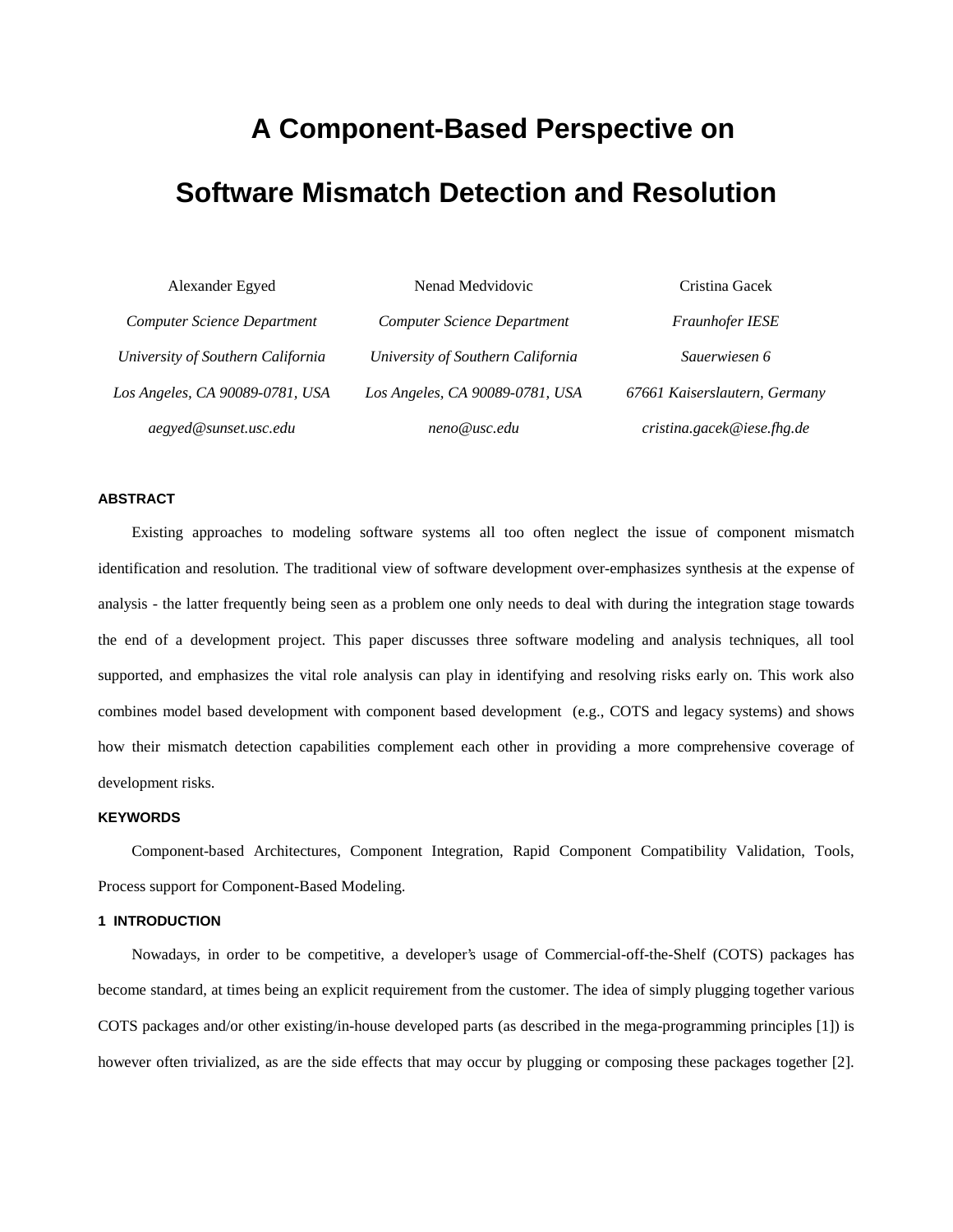Likewise, the development of architectural and design modeling languages (e.g., Unified Modeling Language [3]) has proceeded with little emphasis towards new challenges imposed by component-based development.

This work introduces a three-tiered development methodology that combines independently created componentbased and model-based development approaches [4]. Our combined approaches complement one another in their ability to detect a larger (more comprehensive) number of mismatches that may happen between various component choices. Our combined approaches also complement one another in the speed which they provide mismatch feedback. More comprehensive mismatch analysis has the benefit of an increased likelihood that incompatibilities between components are identified before the actual software system is built, potentially preventing great loss of cost and effort. Rapid mismatch detection has the additional benefit of a fast exclusion of non-viable component configurations (architectures) for a desired system, again reducing cost and effort required in analyzing a potentially large set of components.

Our approach performs (1) a high-level component analysis followed by (2) a more comprehensive componentenabled architectural analysis, excluding unfeasible architectural options along the way. Both analysis approaches detect mismatches and thus help human decision makers in eliminating unfeasible architectural options. Our analysis approaches act as filters where unfeasible options are removed before the next analysis step. The first filter is fast and can provide feedback within hours, but is not very comprehensive. The second filter is more comprehensive and thus slower, but more reliable. In order to ensure continuity between them we also created a synthesis technique to share modeling information between them (e.g., use of analysis results of the first filter as an input to the second filter).

The fact that our analysis filters trade off precision with speed has another beneficial side effect. During software development we are (at times) confronted with both the lack of information and its abundance. Whenever we deal with new issues, variables, changes, and so on (e.g., new requirements) we usually lack information and our ability to analyze its impact seems limited. Conversely, once some aspect has been investigated, we are often confronted with a plethora of information spread across multiple models (e.g. documents, design models, implementation). Our dual filtering process can handle both situations. We find the first filter being most effective early on in the software life cycle – as early as requirements negotiation – where choices of components, their features, and configurations are still very vague. Our second filter requires more detailed information that becomes available later on. Architectural analysis techniques [5] used in our second filter frequently also support refinement, making it possible to use the second filter recursively for even more detailed mismatch analyses if desired.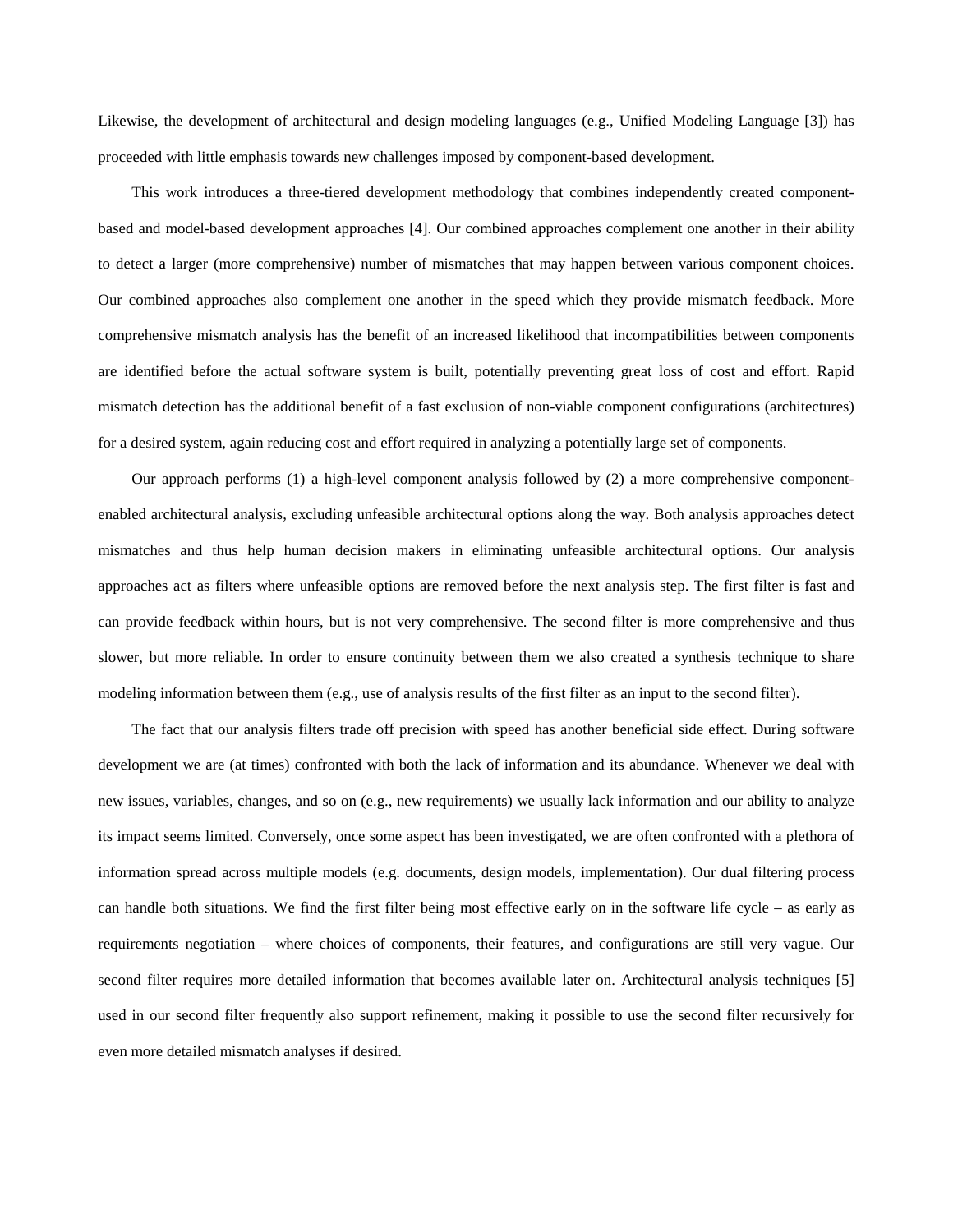The third tier of our development approach is a synthesis technique supporting the consistent refinement of viable architectural options (determined via the first two steps) into end-user-applications. After all, regardless how pretty an architectural model looks and how effective it is in addressing stakeholder requirements, it adds little value to the final product unless the information specified through it can somehow be transitioned into the final product. Consistent refinement is thus necessary to ensure that architectural options, which passed our analysis filters, are subsequently implemented correctly.

The contributions of this paper are an incremental, rapid, and comprehensive approach to component-based software modeling with a strong emphasis on component mismatch detection and consistent refinement. In following, this paper will introduce and discuss our three-tier development approach. To complement the discussion, a non-trivial example is used to illustrate our approach. The three sections discussing the individual pieces of our approach are structured by giving an initial high level and generic overview, followed by a demonstration in context of the example, and concluded with a follow-up discussion on how other scenarios may require a different treatment than the one given in the example. Due to the limited space, references are provided whenever the details cannot be discussed in this paper.

#### **2 APPROACH**

Simply speaking, we see a typical software development process as consisting of requirements modeling, evaluation of architectural options, architectural modeling, designing, and finally coding. Figure 1 depicts the portion of the process following requirements engineering, which is the specific focus of this paper.

*Evaluating Architectural Options* deals with the

Architectural Modeling Evaluating **Architectural** Options choose option information scarcity plattform independence Design Modeling refine architecture Design | C O D E information abundance plattform dependence generate

Figure 1. Our Modeling Framework

exploration of different possible realizations of the requirements. At this level, functional details are not yet (fully) known. Instead, the focus is on coarse-grain modeling, often also involving outside components like commercial-off-theshelf components (COTS) or legacy systems. Analyzing architectural options tends to evaluate the suitability of components to work together and solve the proposed problem.

Since it would be too expensive to model each architectural option in detail, only a few suitable options should be selected for further modeling and evaluation. *Architectural modeling* [6] [5] focuses on modeling the interior workings and interactions of all to-be-developed parts of a proposed system. Architectural modeling partitions the system into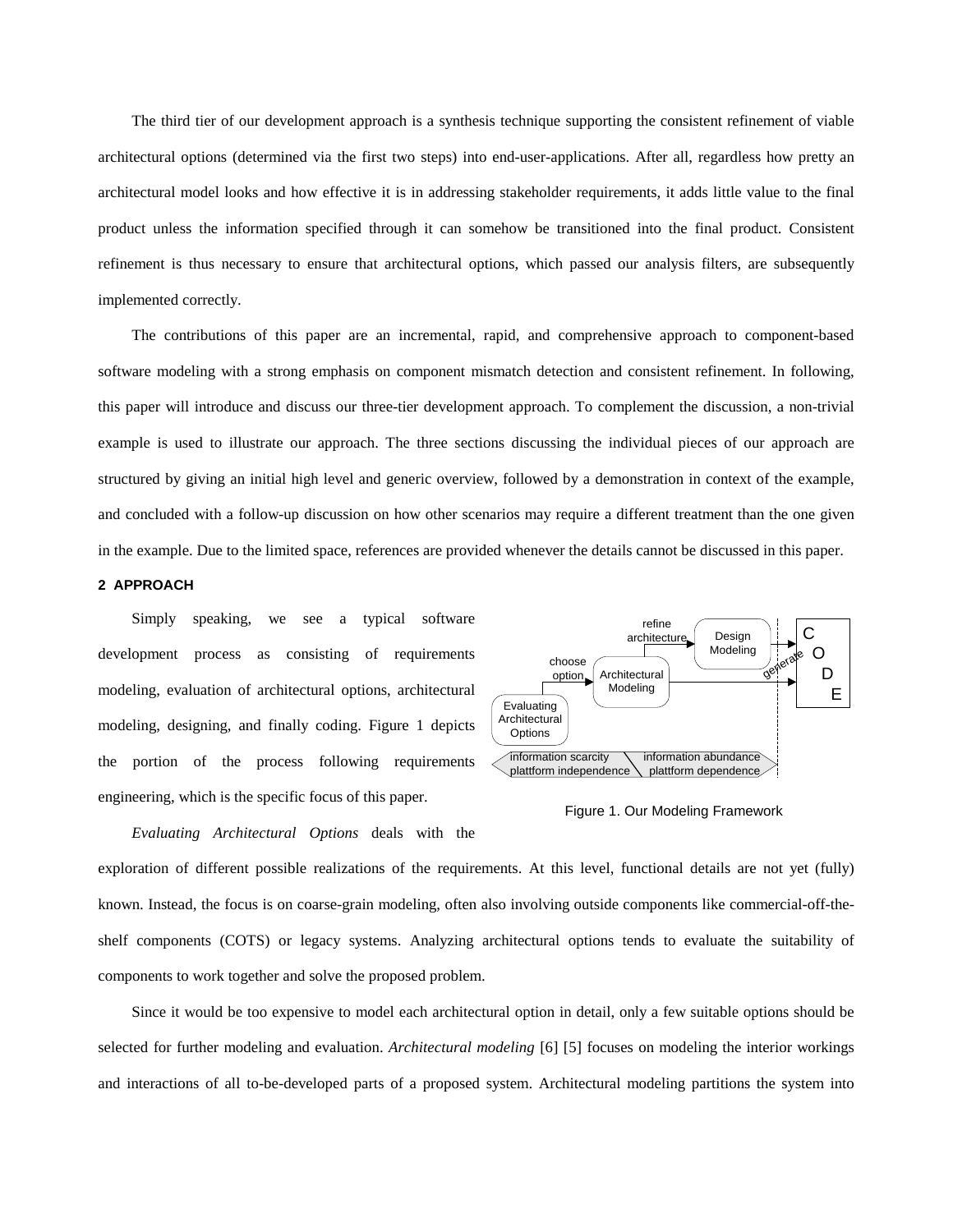coherent subsystems, describes the presumed interactions between the subsystems, and involved external components and entities (e.g., COTS, humans, etc.). Analyzing architectures focuses on the evaluation of roles and responsibilities of architectural components as well as their interaction protocols.

*Design modeling* refines architectural modeling by using lower-level constructs conceptually closer to the implementation. Thus, the design supplements the architecture by modeling how roles, responsibilities, and interaction protocols are actually realized. The design typically also extends the architecture by further subdividing architectural components into smaller pieces and providing additional details for them. Analyzing designs primarily focuses on evaluating the consistency between the design and its architecture so that the design faithfully realizes the architecture and is internally consistent.

Our three-tier development approach has a strong emphasis on mismatch detection. Mismatches are introduced during software development and evolution at various levels while combining (1) models (diagrams) into system representations and (2) components into systems. In [4] we have shown that component integration and model integration are two complementary activities. We use components (e.g., libraries, COTS, legacy) as building blocks to create more complex components or systems. Component-based development decreases subsystem dependency and increases (component) reuse. Likewise, we use models (diagrams) as building blocks for creating more complex representations of systems. Model-based development decreases modeling complexity and increases separation of concerns.

The primary benefits of using our approach to component-based development is the combination of early risk assessment of mismatches (e.g., incompatibilities) between (OTS) components, the exhaustive modeling of components (and their interconnections) for detailed mismatch analysis, and the well-defined refinement process for implementing component wrappers (e.g., "glue code") and additional functionalities not captured by OTS components. Our approach is supported by several techniques that, together, cover the three stages of the life-cycle discussed above. Our techniques also augment one another in their ability to detect larger sets (and more detailed types) of component mismatches.

In the following sections we will discuss the three stages of our component-based development approach. Each section will describe what information is available at that stage, what are the goals, and what approaches have to be followed to reach those goals. We will illustrate how mismatches can be identified during each stage in the context of an example discussed below. We will also discuss the tool support that is available for each stage.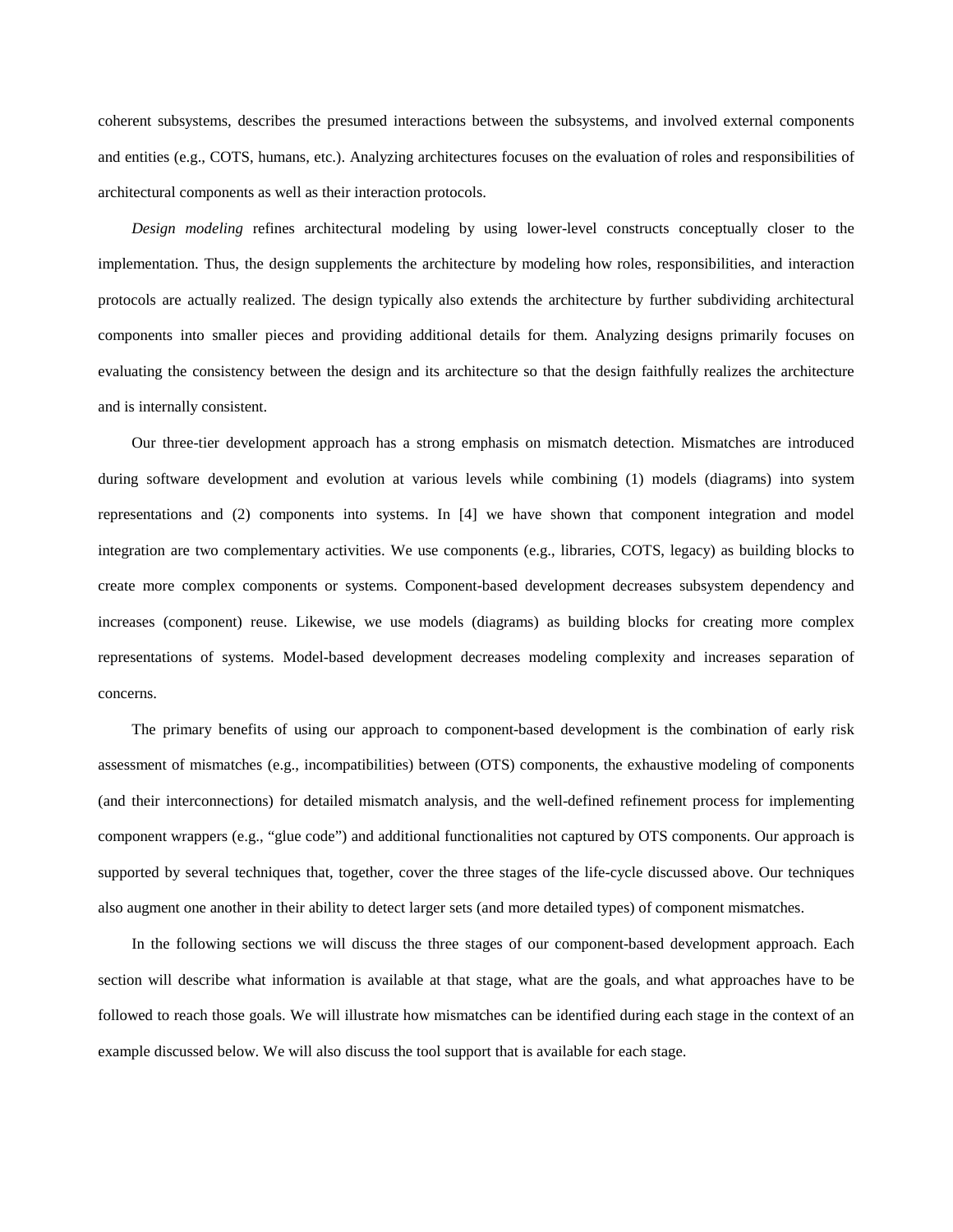#### **3 THE EXAMPLE SYSTEM**

Our proposed example is a Hospital System that extends a legacy application and incorporates some COTS capabilities. The COTS component *Medication DB* is a comprehensive database about existing medications and their side effects. It is used in the Hospital System to automatically identify whether a newly introduced medication for a patient conflicts with previous or current medications.

The current legacy system covers parts of the proposed capabilities (see shaded area in Figure 2). However, the legacy system needs to be extended to support automated medication analysis. In particular, elements of the legacy system dealing with patients and treatments require a more precise definition of their



Figure 2. Proposed Hospital System Overview

activities. The legacy system describes treatment information in plain English. For an automated analysis of treatments and side effects, as well as automated report generation of treatment options and results, the information capture part of the legacy system needs to be enhanced to do so more systematically.

#### **4 EVALUATING ARCHITECTURAL OPTIONS**

Early on, in any software engineering effort, several architectural options may be considered. These are based on the set of given requirements and must be evaluated, supporting a reduction in the number of options, and then further refined [7]. These architectural options are high-level descriptions of components and their expected interactions. Among others, they must be evaluated in order to determine the architectural mismatches that they may entail. The goals described in this section are to model components with their architectural features and to minimize mismatches between them.

#### **4.1 Finding Conceptual Features to describe Components**

The existence of architectural mismatches among various parts of a system may seriously hinder a componentbased software engineering effort [2]. Architectural mismatches are caused by inconsistencies between two or more constraints of different architectural parts being composed. Architectural mismatches may vary considerably in terms of the kind of impact they have – some may be easily avoided by the simple use of a wrapper, whereas others may be extremely expensive to handle. Hence the importance of early risk assessment while considering reuse possibilities.

In order to perform early risk assessment during component composition, we use the Architect's Automated Assistant approach and tool (AAA). AAA is a mismatch detection approach that supports rapid evaluations of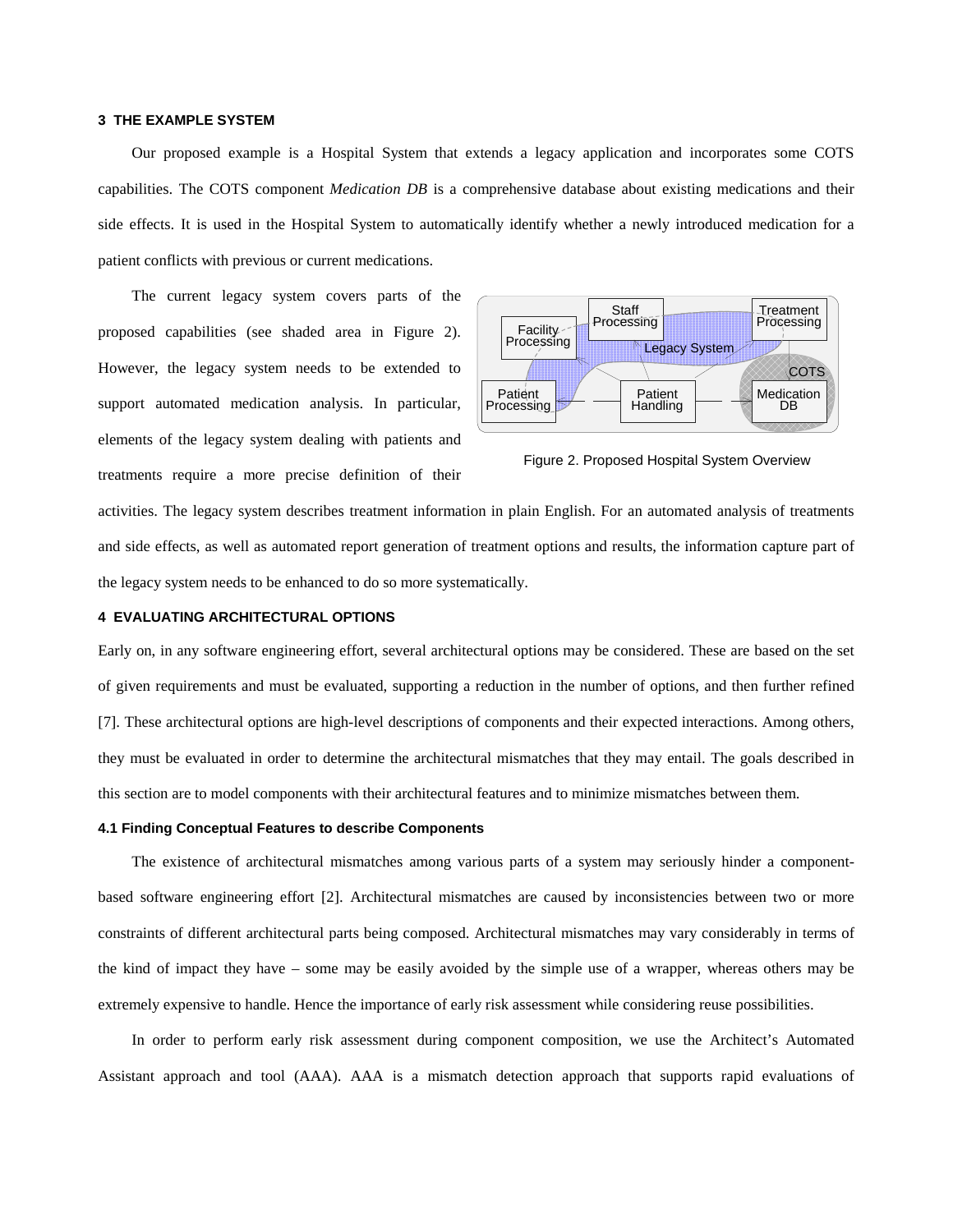components with respect to the potential incompatibilities among them. AAA takes as input a high level description of the (sub)systems to be composed and the kinds of interactions expected among the components in the subsystem. Based on those descriptions it is possible to infer mismatches among the components. Subsystem descriptions can be given in terms of architectural styles or specific architectural features. Some of the component features supported by  $AAA$  are:  $1$ 

- Backtracking does the component support backtracking while trying to solve a problem?
- Concurrency  $-$  is the component multi-threaded or not?

 $\overline{a}$ 

- Control unit  $-$  is there a special sub-component within the component responsible for arbitrating which components are to execute at any given point in time? If so, is this a central control unit or are there distributed ones?
- Distribution is the component mapped to more than one hardware node or not?
- Encapsulation does the component include some private data and/or control elements?
- Layering does the component use some layering with respect to control or data connectors?
- Preemption is preemption required in the subsystem? I.e., are there tasks that must be interrupted and suspended in order to start or continue running another task?
- Reconfiguration does the component support on-line reconfiguration or does it require off-line intervention?
- Reentrance A reentrant code can have multiple simultaneous, interleaved, or nested invocations which will not interfere with each other. Does the component contain reentrant parts?
- Response times does the component have some predictable, bounded, or unbounded response time requirements? Is it cyclic (i.e., does it contain a cycle that will run indefinitely)?
- Supported data transfers how is data transferred within the component? Is it via shared variables, explicit data connectors (such as pipes), and/or shared repositories?

The various component features are gathered by interviewing the people that were or will be involved in their development and maintenance. Reengineering existing parts may also be of help, as long as not too much effort is invested. The same approach is also used for COTS packages, since vendors may be willing to give out at least general

<sup>&</sup>lt;sup>1</sup> Other features supported by AAA and not included here are component priorities, dynamism, and triggering capabilities. For a detailed description of the complete feature set as well as their relevance for architectural mismatches refer to [11].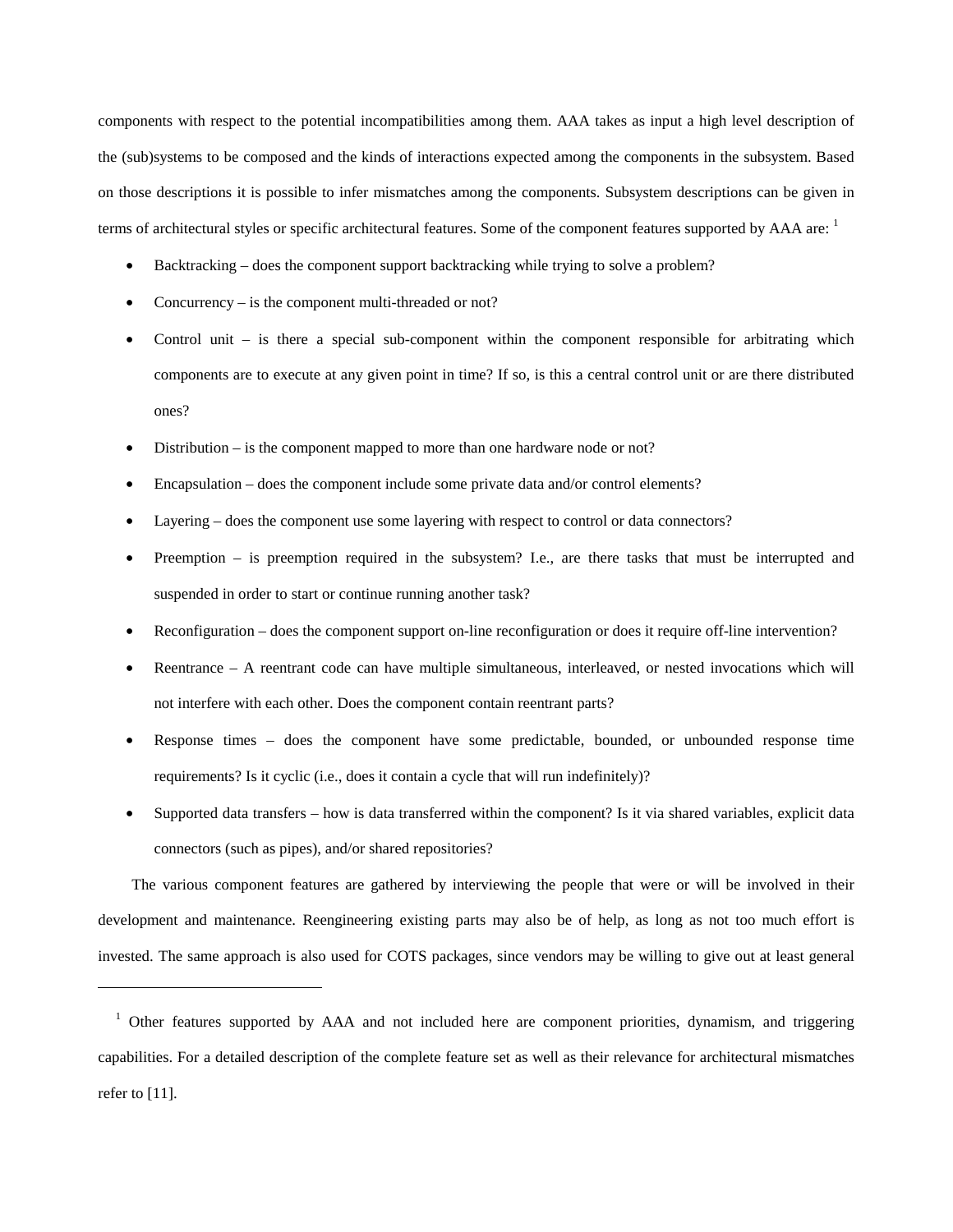information on these characteristics – they do describe the system and often help describe API's, without giving away secrets that could reduce the vendor's competitive advantage. Features whose values are unknown are simply reported as such.

An architectural style defines a family of systems based on a common structural organization [5]. It constrains both the design elements and the formal relationships among the design elements [6]. The set of constraints imposed on a style determine the set of features that are fixed for the style, as well as those that may vary from system to system within the given style. Consequently, the use of architectural styles simplifies the description task by already inheriting the values for the features relevant at the style level. Those features not fixed for the style are initially set to unknown and may potentially be refined as system-specific knowledge becomes available. AAA contains a set of predefined architectural style descriptions, but allows descriptions of other styles based on their feature set, covering both fixed and unconstrained values. The set of software connectors (interactions) supported by AAA are calls, spawns (or forks), data connectors (e.g., pipes), shared data variables, triggers, and shared resources (e.g., a hardware node).

AAA handles partial descriptions of software components due to the fact that it can be used very early in the software development process, when information is scarce and not yet fully defined. AAA deals with incomplete information by making pessimistic assumptions while checking for architectural mismatches. Since component mismatch analysis is done based on assumptions, the results obtained are not precise. However, these results are highly valuable for risk assessment and provide some insight for later refinement of the previously unconstrained features.

#### **4.2 Detecting Component Mismatches with AAA**

In the context of the Hospital System, AAA was given the information depicted in Figure 3. This is a very highlevel architectural model describing the proposed interactions of the existing legacy system (*Patient System*), COTS product (*Medication DB*), and the subsystems under development (*Hospital Core, User Interface*). The component Hospital Core is yet to be developed, thus, we do know its set of desirable component features, yet do not want to overconstrain our options at this point by already committing to an architectural style. Features for the *Hospital Core* have been set in AAA according to the description shown in Figure 3. Note that some features, such as control unit and preemption, have been set as "unknown." The other components are defined similarly. Note that for brevity we only listed the features of the most significant component, excluding those of others like *User Interface*.

Using the information from Figure 3, AAA can generate a list of potential mismatches . This is done by checking the component descriptions against a set of predefined mismatch rules. Mismatch rules are specified in terms of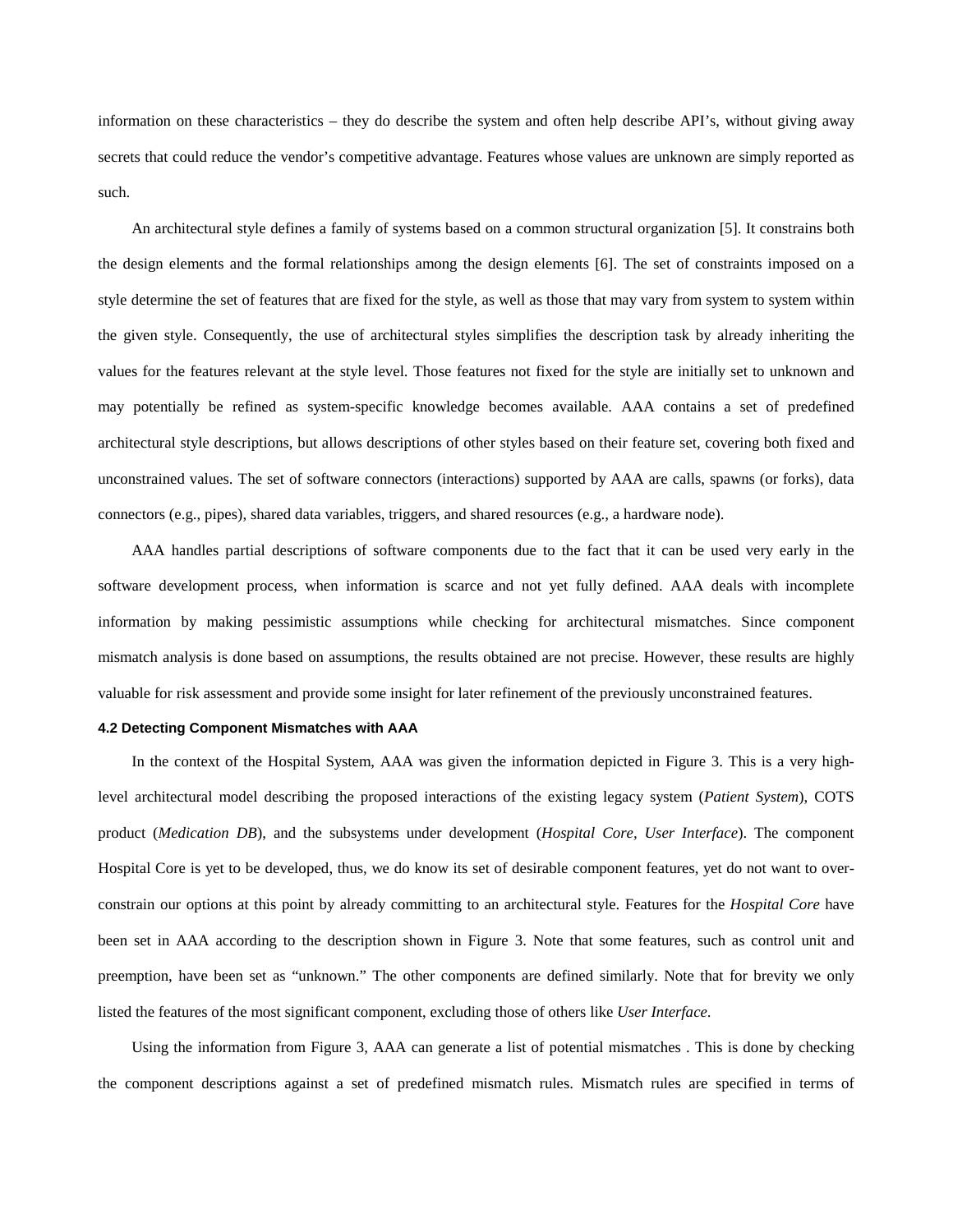

Figure 3. Hospital System Architecture and Component Features

preconditions and potentially resulting problems that may result from them. A mismatch example would be "This component is sharing data with some component(s) that may later backtrack", with the associated precondition that at least one of the subsystems sharing a given data set has backtracking, and the specific problem of concern being the fact that, while backtracking, we may have undesired side-effects on the overall system state.

As a result of the AAA analysis, we get an indication of potential risks we might encounter at a later state when combining those components. AAA, however, comes up short in actually specifying the details of how the components interaction is enabled and, specifically, how *Hospital Core* component is actually realized. Here is an excerpt of mismatches detected by AAA while processing the Hospital System information (we will discuss them in more detail in the next section):

- A remote connector is extended into or out of a non-distributed subsystem. The originally non-distributed subsystem(s) cannot handle delays and/or errors occurring due to some distributed communication event (Violating subsystems: Hospital Core and Patient System, Hospital Core and Medication DB)
- Sharing data with some component(s) that may later backtrack. Backtracking may cause undesired side effects on the overall composed system state (Violating subsystems: Hospital Core and Patient System)
- Only part of the resulting system automatically reconfigures upon failure. (Violating subsystems: Reconfiguration on-line: Hospital Core, Reconfiguration off-line: User Interface, Patient System)
- Call to a component that performs on-the-fly garbage collection. Undesirable side effects on the overall predictable response times (Violating subsystems: Hospital Core and Patient System)

The AAA approach is tool supported. The results obtained while analyzing the information relevant to the Hospital System can be seen in Figure 4. One of the great advantages of using the AAA tool is the minimal effort required for obtaining results, as well as experimenting on varying the features and/ or connectors used.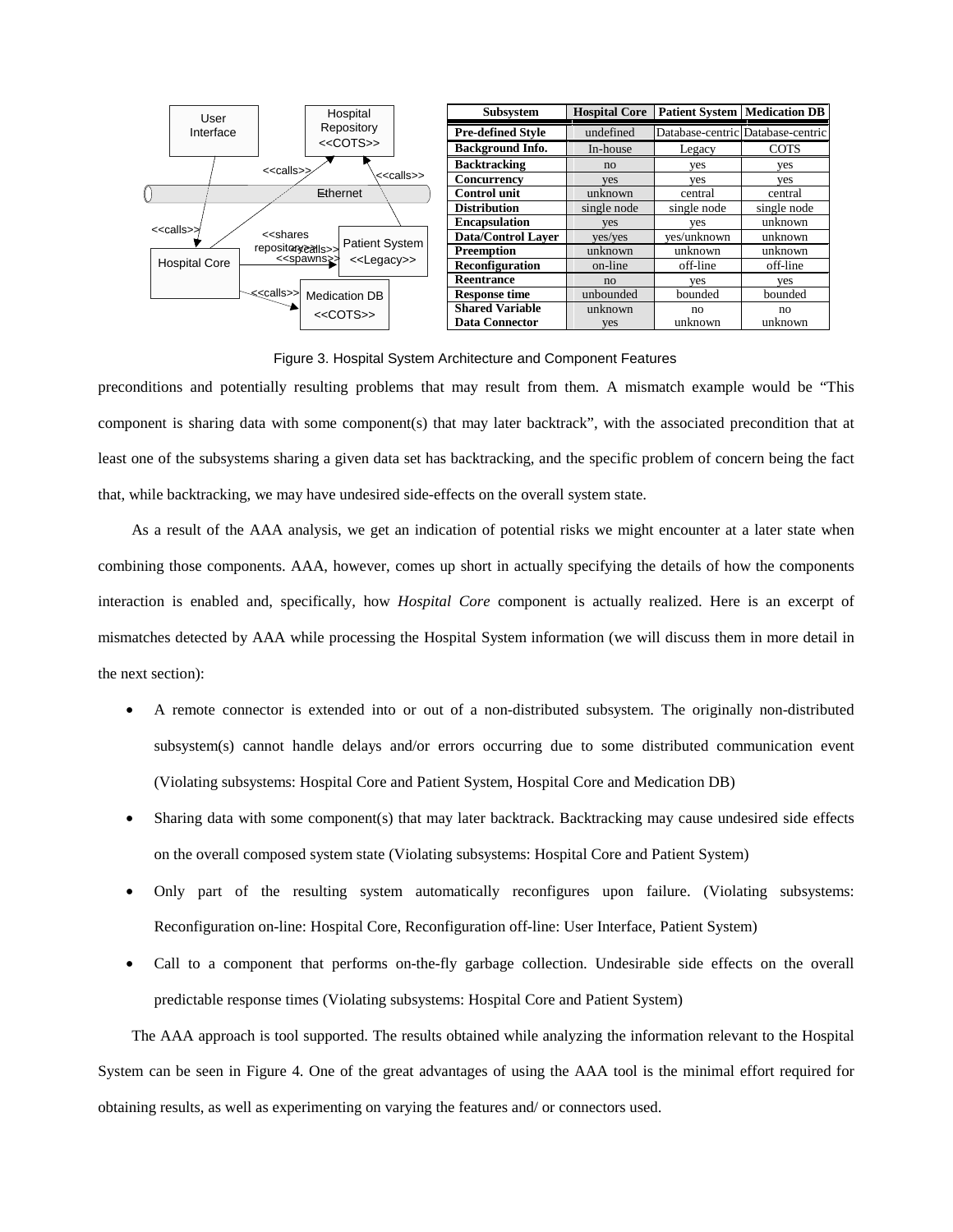

Figure 4. AAA Screen Snapshots

#### **4.3 Minimizing Component Mismatches through Architectural Trade-Off Analysis**

The results obtained by analyzing architectural descriptions with AAA must be dealt with by domain and application experts in order to determine the mismatches that are a real threat and decide how to deal with them. Some of the approaches that may be used for mismatch risk minimization include but are not limited to: using a different (set of) component(s) with differing characteristics to support same required functionality, changing the means of components interaction (connectors), varying the features of the components to be built, and introducing wrappers or instrumented connectors [8]. All but the last of these approaches are of an exploratory character, hence easily supported by AAA requiring only a very limited set of actions. The main result of this risk minimization activity is a high level architectural description reflecting the component configuration that has the most chances of success.

#### **5 ARCHITECTURE MODELING TO INTEGRATE COMPONENTS**

The preceding section presented an approach (AAA) whereby a preliminary, coarse-grain model of a system based on its major components is used to (1) identify one or more viable architectural options for the system and (2) highlight any unresolved risks associated with each option. These issues are dealt with early in a system's lifecycle, thus potentially minimizing the costs of selecting suboptimal options or failing to mitigate the major risks. However, the AAA approach by itself does not provide the mechanisms needed to perform in-depth comparisons of identified options or to resolve the risks. Instead, AAA must be accompanied by additional approaches that will, for each architectural option,

(1) Find an architectural style that supports the system's current components, their conceptual features, and their interactions (recall the discussion in Section 4). Certain styles may be better suited than others to handle particular types of components, features, and interactions. Some styles may even resolve certain risks carried over from the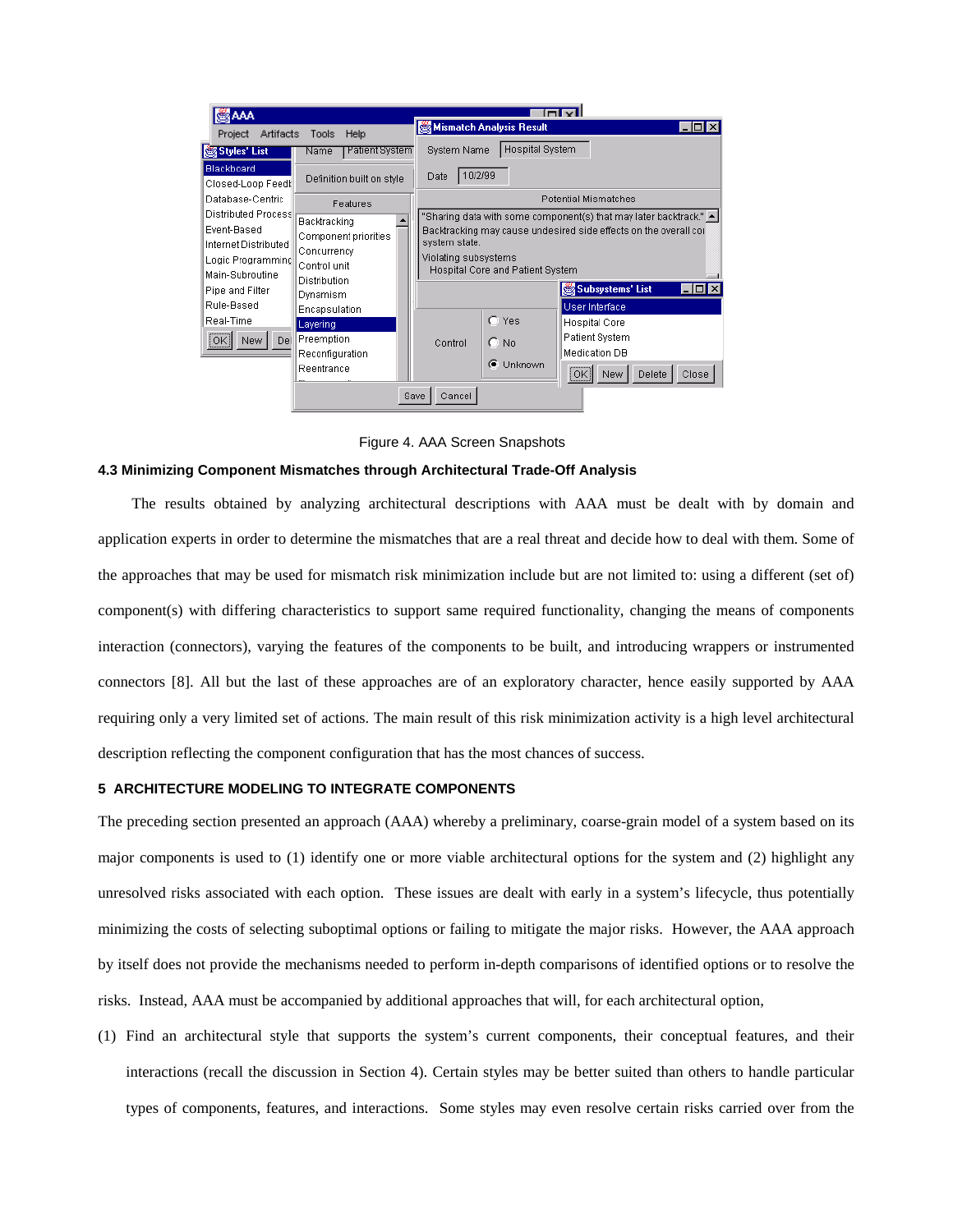evaluation of architectural options. Additionally, an architect must ensure that styles do not clash with system requirements exacerbate other known risks. Finally, it may be difficult to assess the impact of a style and the architectural model on a given issue, in which case, any decision must be deferred pending additional modeling and analysis (e.g., as proposed in Section 6);

- (2) Assess the ability of the chosen style to help minimize the mismatches between those components, features, and interactions;
- (3) Carefully model the critical aspects of the system in the chosen style, e.g., by using an architecture description language (ADL) [9]; and
- (4) Analyze the architectural model for model mismatches. Note that these mismatches will typically differ from those identified by AAA since the architectural model will be more detailed and complete.

#### **5.1 Finding Architectural Style to fit Components**

Architectural options, as found through AAA in Section 4, come up short in specifying how components have to be built (or wrapped in the case of OTS) and how they must interact. In order to refine a given architectural option into an eventual implementation, one has to define the components, connectors, and their interconnections (guided by the rules of a given style) in a more rigorous manner. All software systems adhere to some architectural style. Common styles include layered, client-server, pipe and filter, event-based, and main-subroutine [5] [10]. An architectural style defines the relationships of components and connectors that are shared across systems. Choosing an (in)appropriate architectural style(s) has considerable impact on the feasibility of a project. Our method provides help in this regard. For clarity, the method is illustrated in the context of the Hospital System example.

Table 1 couples the notion of component features (Section 4) and styles, showing their relationship (A more complete version of the table is given in [11]). The table can be used as a selection mechanism to infer candidate styles out of known components, connectors, and their configurations. For example, although the *Hospital Core* component in the Hospital System currently has no style explicitly associated with it, its conceptual features exclude many potential styles. From Figure 3, we know that *Hospital Core* must support concurrency. We learn from Table 1 that all of the considered styles, except for main-subroutine, support concurrency. The main-subroutine style should therefore not be used as an architectural style in this case. This exclusion method can be applied in context of all other features.

Further analysis establishes that, of the four major components in our case study, two follow the database-centric style (*Hospital Repository* and *Medication DB*), one follows the event-based style (*User Interface*), and the last one is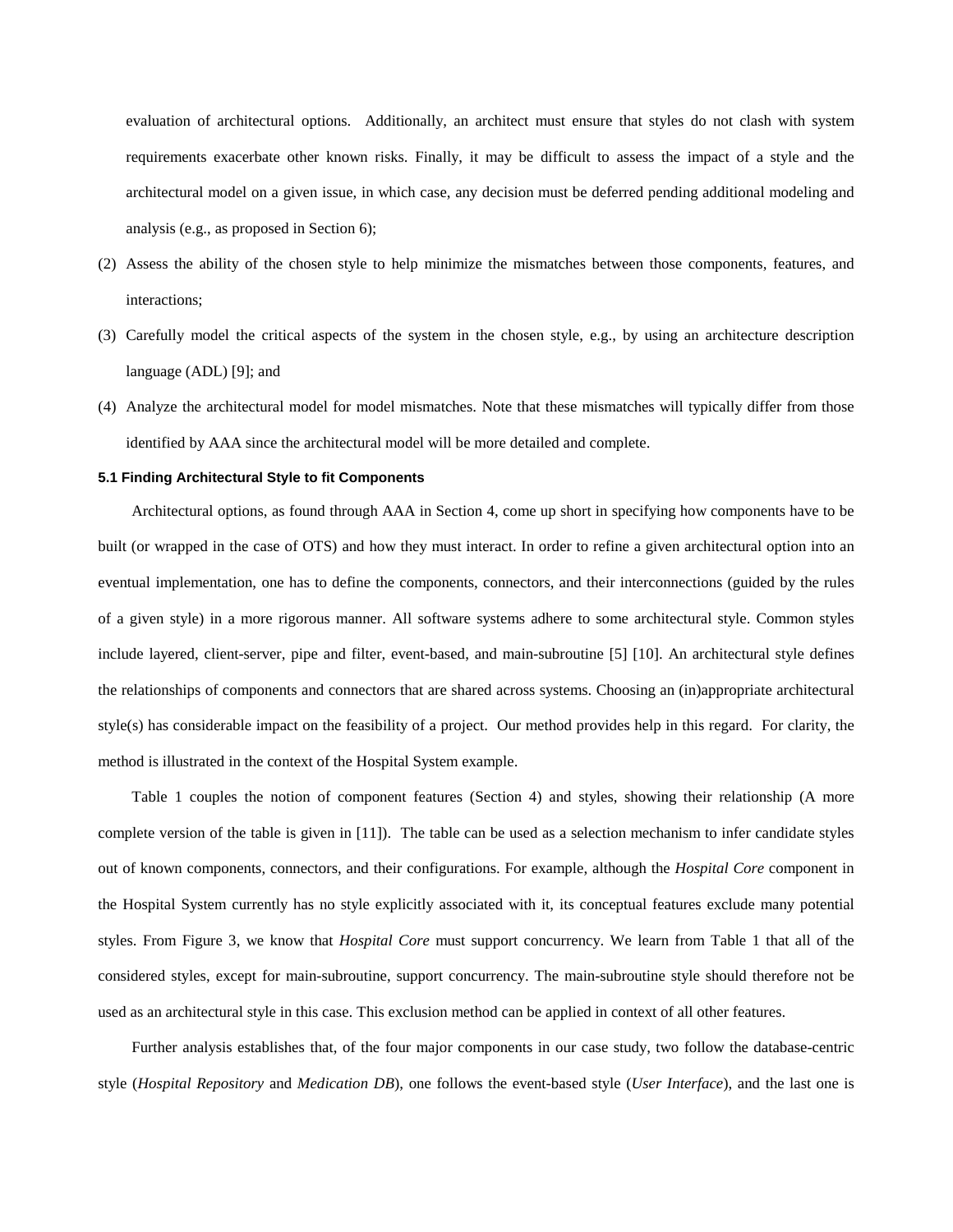| <b>Features</b>        | <b>Distributed</b><br><b>Processes</b> | Event-<br><b>Based</b> | Main-<br><b>Subroutine</b> | Pipe and<br><b>Filter</b> | <b>Database</b><br><b>Centric</b> | <b>Real-Time</b> | <b>C2SADEL</b> |
|------------------------|----------------------------------------|------------------------|----------------------------|---------------------------|-----------------------------------|------------------|----------------|
| <b>Backtracking</b>    | No.                                    | N <sub>0</sub>         | No.                        | N <sub>0</sub>            | <b>Yes</b>                        | No.              | N <sub>o</sub> |
| Concurrency            | Multi-                                 | Multi-                 | Single-                    | Multi-                    | Multi-                            | Multi-           | Multi-         |
|                        | threaded                               | threaded               | threaded                   | threaded                  | threaded                          | threaded         | threaded       |
| <b>Control unit</b>    | None                                   |                        | None                       | None                      | Central                           | Central          |                |
| <b>Distribution</b>    | Multiple                               |                        | Single                     |                           |                                   |                  |                |
|                        | nodes                                  |                        | nodes                      |                           |                                   |                  |                |
| <b>Encapsulation</b>   |                                        |                        |                            |                           |                                   |                  |                |
| Data/Control           |                                        |                        |                            |                           |                                   |                  |                |
| layer                  |                                        |                        |                            |                           |                                   |                  |                |
| <b>Preemption</b>      |                                        |                        | No                         | N <sub>o</sub>            |                                   | Yes              |                |
| Reconfiguration        |                                        |                        |                            |                           |                                   |                  |                |
| Reentrance             |                                        |                        | No                         | N <sub>0</sub>            | Yes                               | N <sub>o</sub>   |                |
| <b>Response time</b>   | Unbounded                              | Unbounded              | Unbounded                  | Unbounded                 | Bounded                           | Unbounded        | Unbounded      |
| <b>Shared variable</b> |                                        |                        | <b>Yes</b>                 |                           | N <sub>0</sub>                    |                  |                |
| Data connector         | <b>Yes</b>                             |                        |                            | Yes                       |                                   |                  | Yes            |

Table 1. Mapping Component Features to Architectural Styles

unspecified (*Hospital Core*). In choosing an architectural style for the overall system, we must also choose an architectural style that fits all components and their proposed forms of interactions.<sup>2</sup> In this case, all components are currently defined as non-distributed, i.e., each individual component resides in a single address space. By itself, this property does not place any constraints on the configuration of the entire system, meaning that all styles remain in the candidate pool. Because of the need for concurrent components, the overall system must also be concurrent (excluding the main-subroutine style again). Since some components require reentrance and others do not, we must use a style that supports both (excluding pipe-and-filter and real-time). Finally, since some components require a central control unit, all styles not supporting such a unit may be excluded as well (e.g., distributed processes).

With the remaining three styles—event-based, database-centric, and C2—we encounter a conflict. On the one hand, system response time needs to be unbounded due to the *Hospital Core* component. On the other hand, backtracking capabilities are needed to support the *Patient System* component. The former favors the event-based or C2 styles, whereas the latter favors the database-centric style. To resolve this conflict, we either need to investigate additional styles or use additional information:

 $\overline{a}$ 

 $2$  Note that it is indeed possible to select multiple architectural styles for different parts of a given application. Our approach allows this, in the same manner as discussed above, assuming the styles are inherently compatible. Architectural style incompatibilities [34] are beyond the scope of this work.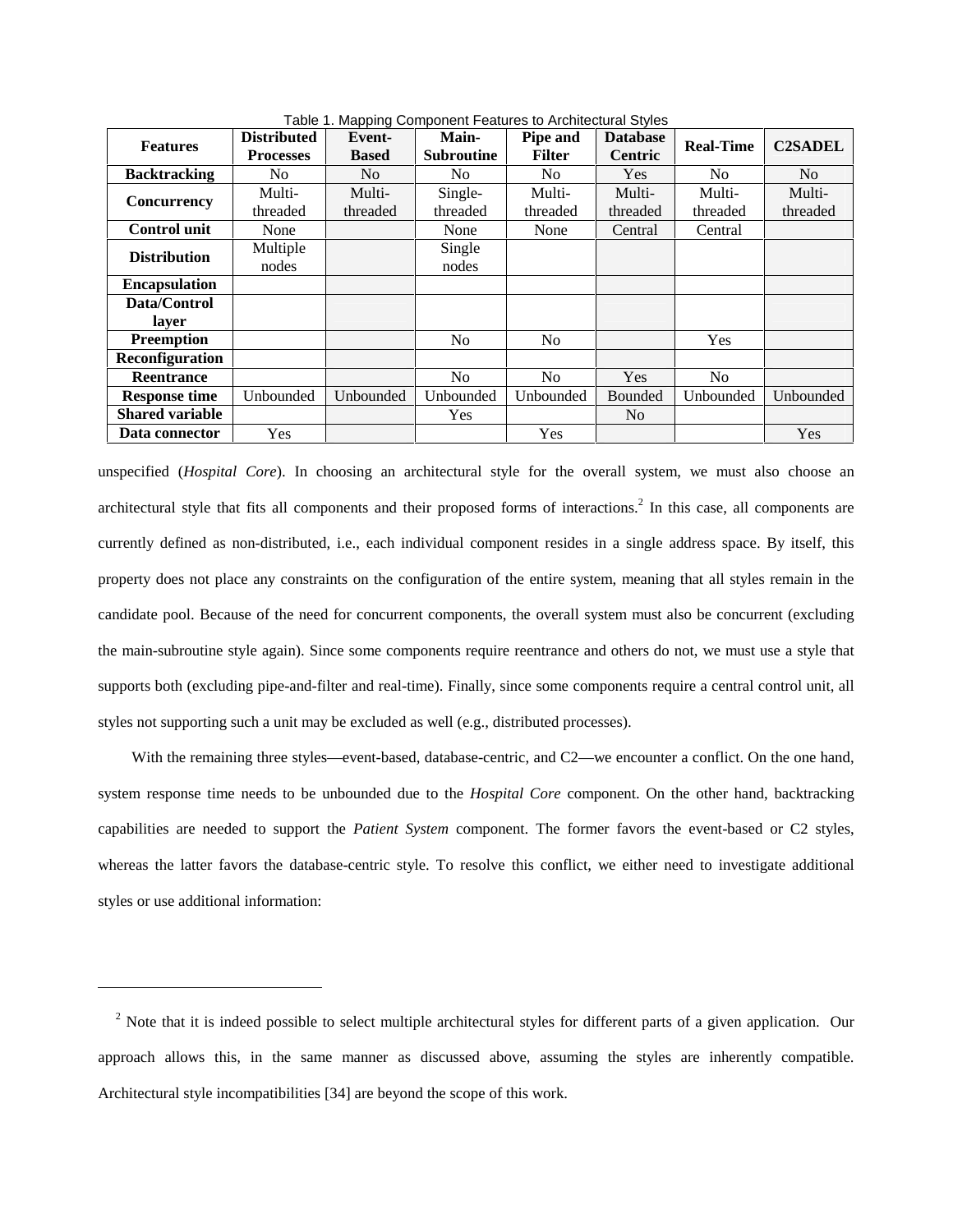- 1) To choose between event-based and C2, we may choose the one with the greatest feature coverage: In this case, the example favors the C2 style since it supports explicit data connectors as required by the *Hospital Core* component (C2 is an event-based styles with exactly that extension).
- 2) To choose between C2 and database-centric, we may choose the one with the highest potential for resolving known architectural mismatches (or risks) as they were identified in Section 4. To address the *remote connector mismatch*, C2-style connectors limit the effects of individual components on overall system structure and evolution. C2 components exhibit very low coupling: a component is only aware of a single connector above and/or a single connector below it. That means that components can be added, removed, replaced, or reconnected in a C2-style architecture, even at runtime, without their neighboring components ever needing to know about those changes [12]. One the other hand, the database-centric style is not well suited to this case. Conversely, the database-centric style is well suited to address the *sharing data and component backtracking mismatch*, for which C2 is not as well suited. The *automatic reconfiguration mismatch* is addressable by C2: the message-based interaction of C2 components via connectors presents an ideal foundation for system adaptability, both off-line and at system runtime [12]. It is important to note that the fourth mismatch discovered by the AAA tool—*response time due to on-the-fly garbage collection*—is neither well supported by C2 nor by the database-centric style.

As will likely often be the case, none of the three styles is the perfect fit to this problem. In such a case, the selection of a style is based on an evaluation of which style can be most easily amended to address its deficiencies. If the selected architectural options simply cannot be implemented by any of the candidate styles, another option should be chosen. If *no* architectural option can be satisfied, then this may indicate a need for a change in the requirements. Specifically, in the case of the hospital application, C2 can be amended to deal with the backtracking issue. The topological rules and message-based communication of C2 support easy update of components. In particular, if the *Patient System* component from Figure 3 backtracks, it can send a message to that effect to the *Hospital Repository*; in turn, the *Repository* will issue a notification message, which will be relayed by the appropriate connector(s) to the *Hospital Core* component. Note that *Hospital Repository* is a COTS component and, as such, is unlikely to adhere to C2's interaction rules. However, C2 provides a set of simple mechanisms and resulting tools for incorporating heterogeneous, OTS components [13]. In particular, a light-weight wrapper can be constructed for *Hospital Repository*, as will be discussed below.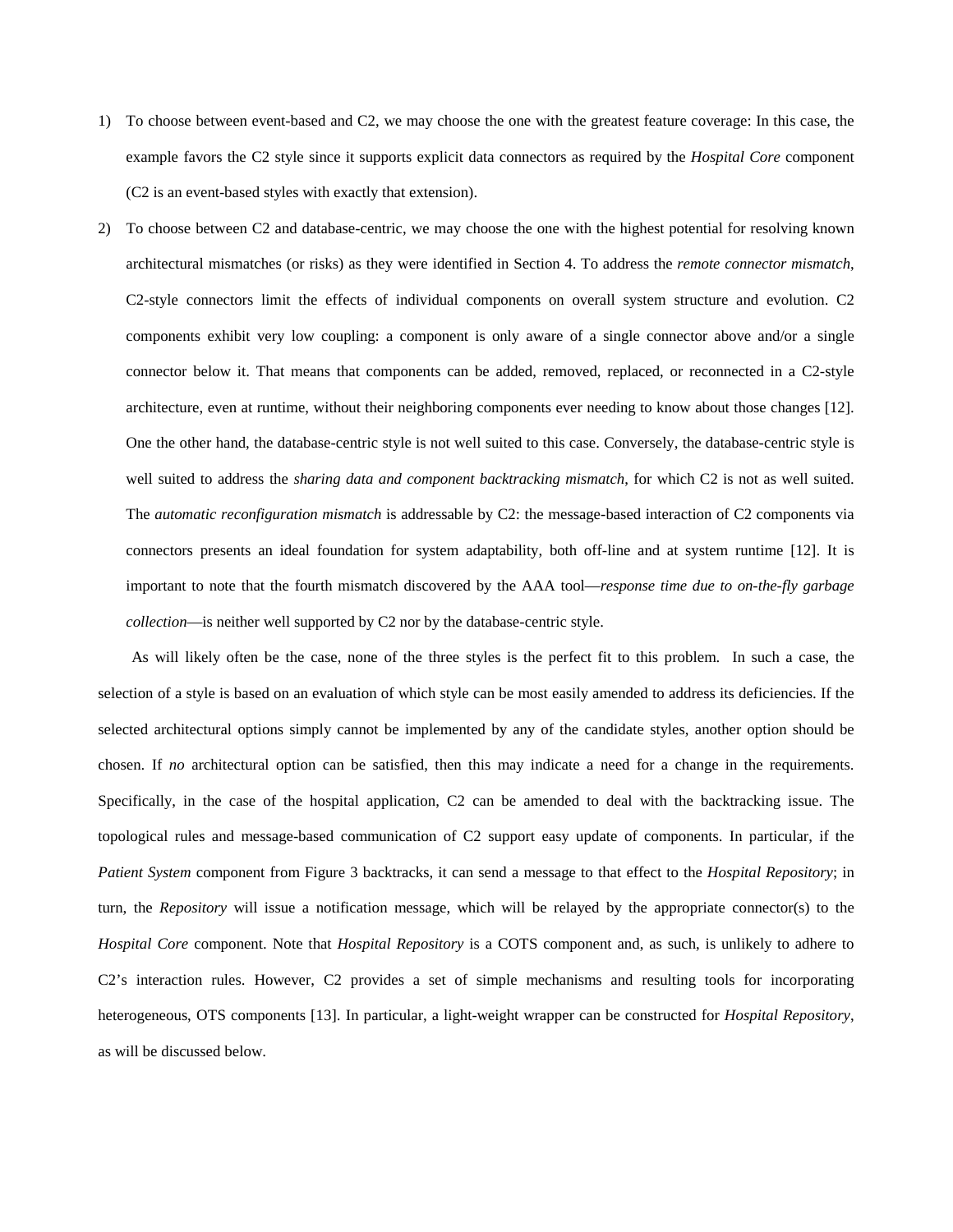The next section will, therefore, model in more detail the chosen architectural option from Section 4 using the C2 style and its accompanying suite of modeling, analysis, and implementation technologies. The goal of the further analysis is to investigate in more detail whether the above shortcoming can be mended and whether there are other, currently unknown risks. We will also briefly discuss the potential role of other architectural technologies as candidates for effecting additional architectural styles (e.g., layered, event-based, database-centric).

#### **5.2 Modeling the Hospital System in C2SADEL**

In this section we discuss the approach to leveraging an architectural style (C2) and using an ADL (C2SADEL) to further refine (or define) the component and connector features that were not elucidated as part of the process of evaluating architectural options (Section 4). An explicit architectural model allows for mismatches to be detected at the level of component interfaces, behaviors, and interaction protocols. Explicit models are also amenable to analysis tools that support rapid evaluations of architectural descriptions and highlight key problem areas in a given system's model.

The C2-style breakdown of the Hospital System architecture is shown in Figure 5. The shaded portion in the center of the architecture represents a refinement of the *Hospital Core* component from Figure 3. C2 allows *Hospital Core* to be modeled as a single component or, hierarchically, to contain an internal architecture of its own.

Recall from Section 4 that the reengineered hospital system will include components that supplement the architecture functionality already provided by one or more of the legacy components. Thus, for example, the *Patients* component in *Hospital Core* will supplement the legacy *Patient System* component. The *Patient Handling* component will issue patient handling messages. In turn, those messages will be routed by the appropriate connector(s) to one of the two patient processing components (e.g., based on their interfaces). Occasionally, *Patient Handling* will issue patient treatment related messages to the *Treatment* component, which will, in turn, consult the COTS *Medication DB* component to determine, e.g., any conflicts in prescribed medications. Similarly, the



Figure 5. Hospital System Architecture modeled in C2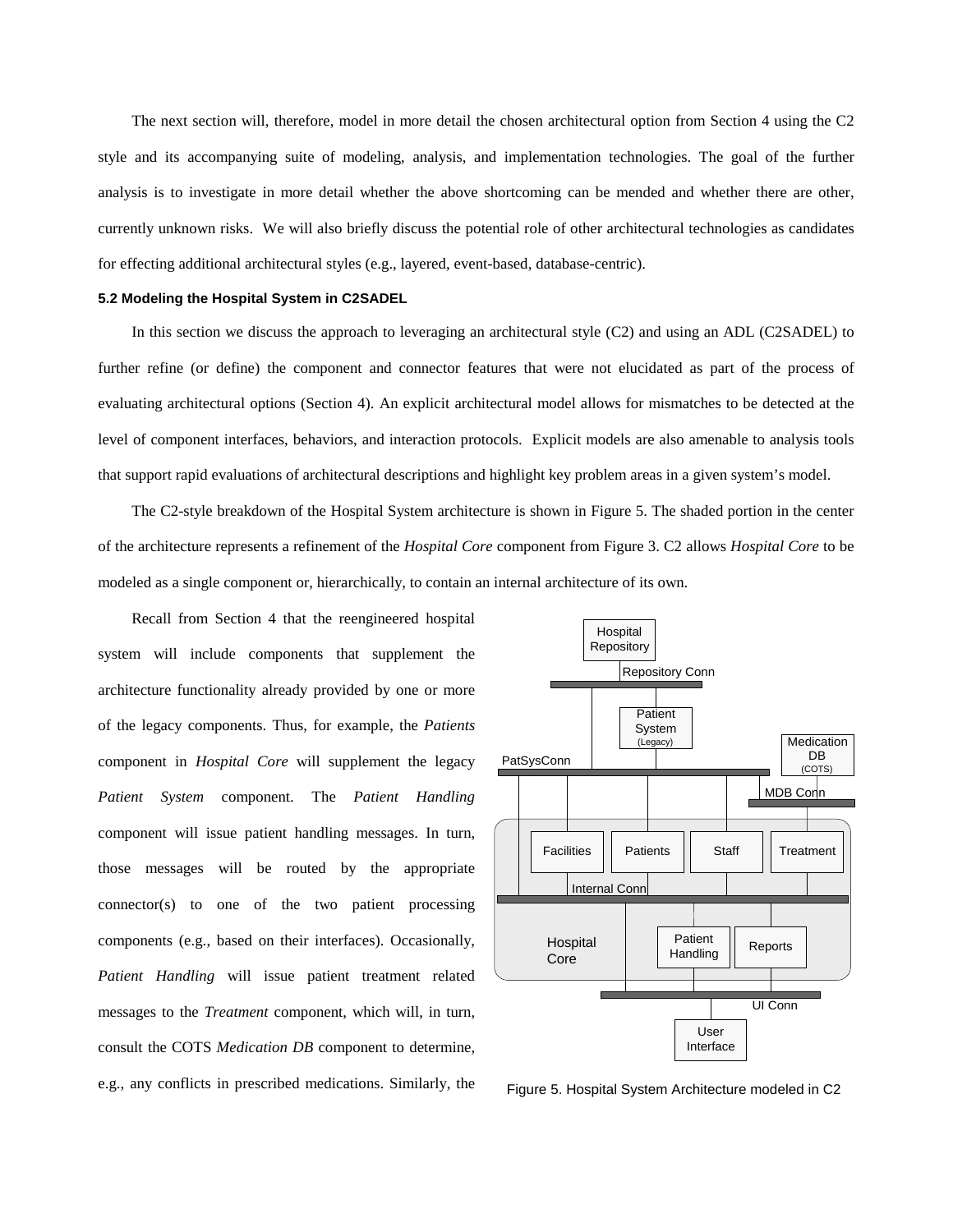*Facilities* and *Staff* components will handle their respective responsibilities, while the *Reports* component will invoke any of the components above it needs to produce a report the user demands via the *User Interface* component. The Hospital Core and Patient System components may store some information internally, or they may occasionally request information from a central, COTS *Hospital Repository*.

The diagram shown in Figure 5 gives us good understanding of the "big picture," i.e., the hospital system's overall architectural breakdown. However, in order to ensure that the architecture exhibits the desired properties and that the different components can interact in envisioned ways, a more detailed and formal specification of the architecture is needed. For that purpose, we employ C2SADEL, a language for describing and evolving C2-style architectures [14]. HospitalSystem is { component\_types { component TreatmentComp is extern {TreatmentComp.c2;} component MedicationDBComp is virtual {} ... } connector\_types {

A C2SADEL architecture is specified in three parts: component types, connector types, and topology. The topology, in turn, defines component and connector instances for a given system and their interconnections. A partial description of the architecture shown in Figure 5 is given in Figure 6. The *Treatment* component type is specified *extern*ally, i.e., in a different file (*Treatment.c2*). The *Medication DB* component type is specified as a *virtual* type: it can be used in the definition and analysis of the topology, but it does not have a specification and does not affect analysis of component conformance. The concept of virtual types is useful in the case of components for which implementations are known to already exist, but which are not specified in C2SADEL (e.g., COTS).<sup>3</sup>

 $\overline{a}$ 

```
 connector FiltConn is {filter msg_filter;} 
 connector RegConn is {filter no_filter;} 
 } 
   architectural topology {
     component instances
 Treat : TreatmentComp; 
 MedDB : MedicationDBComp; 
 ... 
 } 
      connector_instances { 
 TreatConn : FiltConn; 
 PatConn : FiltConn; 
          ... 
 } 
 connections { 
 connector TreatConn { 
 top MedDB, PatConn; 
            bottom Treat; 
\longrightarrow connector PatConn { 
 top PatSys, RepConn; 
 bottom TreatConn, InternConn, Fac, Pat, Staff; 
\longrightarrow ... 
} } }
```
#### Figure 6. Partial specification of the Hospital System architecture in C2SADEL

component Treatment is { state { cur\_pats : \set PatID: pat\_meds : \set Med; //implement as PatID -> \set Med; } invariant { cur pats  $\eqref{eq:1}$  interface { prov ip1: prescribeMed(p : PatID; m : Med);<br>req ir1: medConf(new m: Med; old m: \set Med): Bool; } operations { prov op1: { let pid : PatID; m : Med; pre (m \not in pat meds);<br>post (pid \in ~cur pats) \and (m \in ~pat meds); } req or1: { let m : Med; ms : \set Med; post \result = (m \in ms); } } map { ip1 -> op1 (p -> pid, m -> m);<br>ir1 -> or1 (new m -> m, old m -> ms); } } Figure 7. Partial specification of the Treatment component in C2SADEL

<sup>&</sup>lt;sup>3</sup> Medication DB is modeled as a virtual component in this case only to demonstrate this feature of C2SADEL. A typical approach to modeling COTS components has been to extract from their available documentation (e.g., API) the desired services and model them in C2SADEL, thus enabling more meaningful component conformance analysis.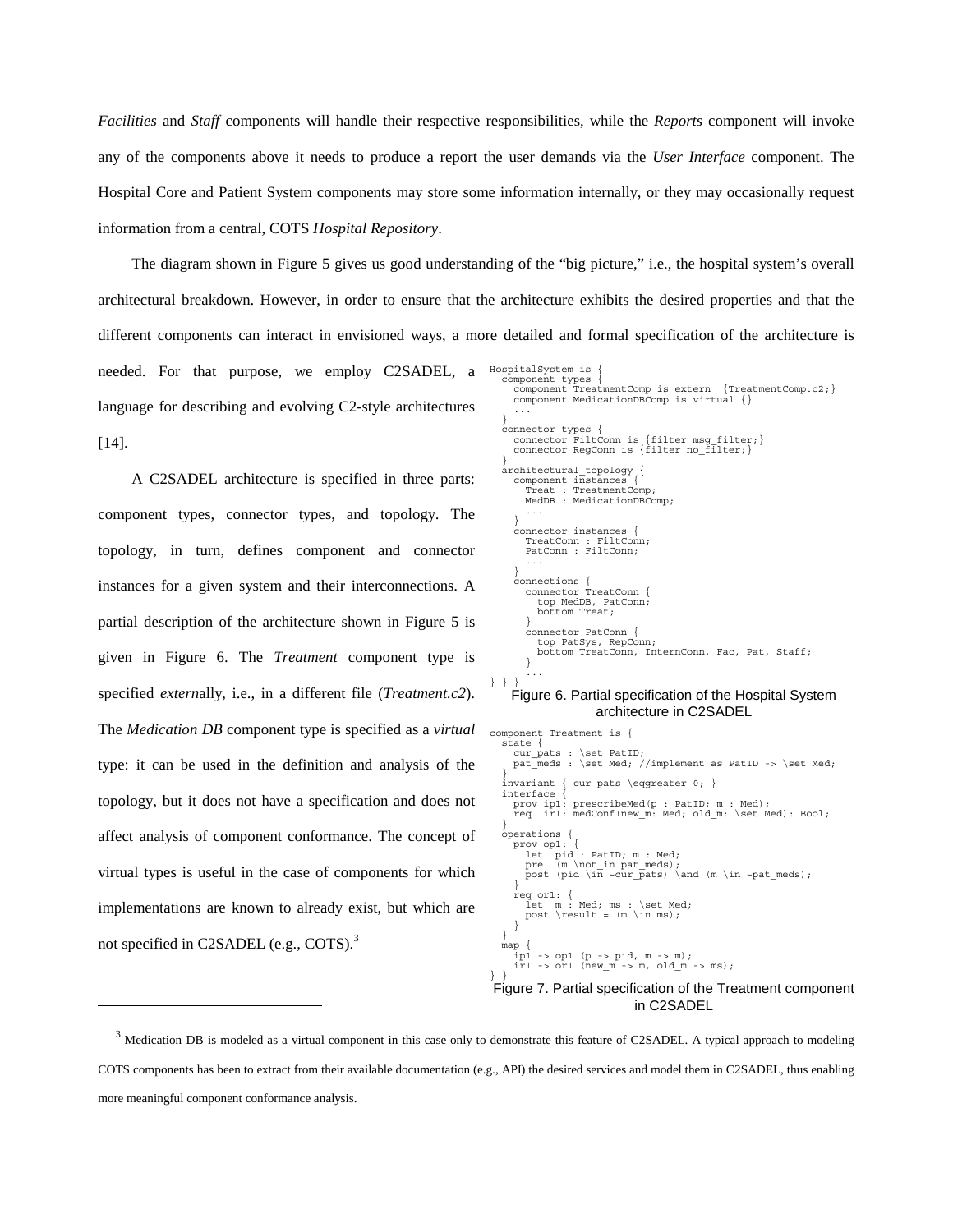Individual components, such as *Treatment* shown in Figure 7, are specified to contain a set of component *state* variables, a component *invariant*, and a set of services. Each service comprises an *interface* and an *operation*; operations are modeled via pre- and post-conditions in first-order logic. A service can be *prov*ided by the modeled component or *req*uired of some other component in an architecture. Finally, interfaces and operations are separated, so that it is possible for an operation to export multiple interfaces.

#### **5.3 Minimizing Component Mismatches through Architectural Analysis**

The specification of component invariants and services in C2SADEL allows components that are composed in an architecture to be analyzed for conformance. For example, the required *medConf* service of the *Treatment* component must be matched by a provided service of one of the components to which *Treatment* is attached in the hospital system architecture. More specifically, due to C2's style rules, this service must be matched by one of the components above *Treatment* in the architecture, namely *Medication DB*, *Patient System*, or *Hospital Repository*. A required service P matches a provided service Q if the following conditions hold [15]:

- P and Q have identical interface and interface parameter names;
- either both P and Q have a return value or neither does;
- the types of P's interface parameters are subtypes of the types of Q's interface parameters;
- the type of P's return value is a supertype of the type of  $Q$ 's return value;
- P's precondition implies Q's precondition; and
- Q's postcondition implies P's postcondition.

At a minimum, these rules ensure that, if, e.g., procedure calls are used to enable the interactions of the implementations of the components containing P and Q, those interactions will be allowed by the underlying programming language. Additionally, the analysis of pre- and postconditions allows us to establish the behavioral conformance of the two components. Since manual conformance checking would be a time consuming and error prone task, we use the SAAGE environment to perform automatic model checking of an architecture. Furthermore, SAAGE supports automated generation of the architecture's prototype implementation [14]. The prototype allows observation and rapid evaluation of critical dynamic system properties.

Once the software architect is satisfied that the modeled architecture exhibits the desired properties, (s)he can use SAAGE to generate a Unified Modeling Language (UML) model of the architecture [16] [17] and, subsequently, refine that model into a lower-level design and, eventually, into code (see Section 7).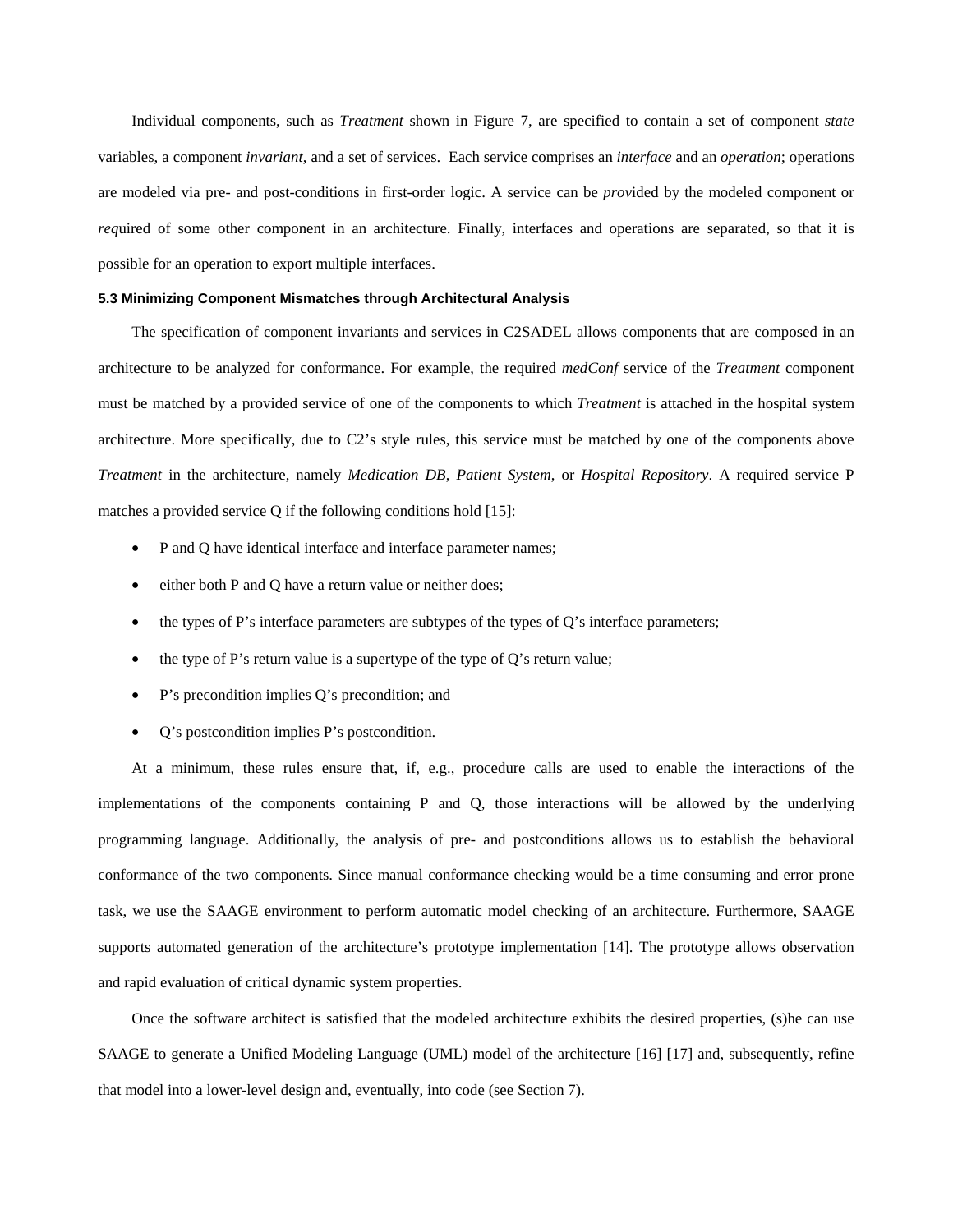Figure 8 shows a screenshot of SAAGE and the results of its analysis of the hospital system specified in C2SADEL. The figure also shows the resulting UML model automatically generated in Rational Rose. Note that SAAGE reported three mismatches in the "Architectural Type Mismatch" pane. The first mismatch states that the *Treatment* component's required service *medConf* cannot be matched because no components are attached above it. In this case, this simply means that all components attached above *Treatment* in the hospital system architecture, such as *Medication DB*, are virtual and SAAGE was unable to use them to establish component conformance.



Figure 8. Screenshot of SAAGE. The automatically generated UML model in Rational Rose is shown in the right

The second mismatch is more interesting: it indicates that SAAGE was able to successfully match the interface of *Patient Handling* component's required service *prescribeMed* to *Treatment*'s corresponding provided service. However, the required behavior does not match the provided behavior. The pre- and postconditions of the two operations are specified in the table below.

| Patient Handling                  | <i>Treatment</i>             |  |  |
|-----------------------------------|------------------------------|--|--|
| <i>req</i> service                | <i>prov</i> service          |  |  |
| <b>pre</b> ( $p \in \mathbb{R}$ ) | $pre(m \not\in in pat_meds)$ |  |  |
| <b>post</b> (m \in ~meds)         | post (p \in ~cur pats)       |  |  |
|                                   | \and (m \in ~pat meds)       |  |  |

To satisfy behavioral conformance rules, the following two relationships must hold:

req precondition implies prov precondition, i.e.,

 $(p \in \text{pats}) \Rightarrow (m \cdot \text{in pat\_meds})$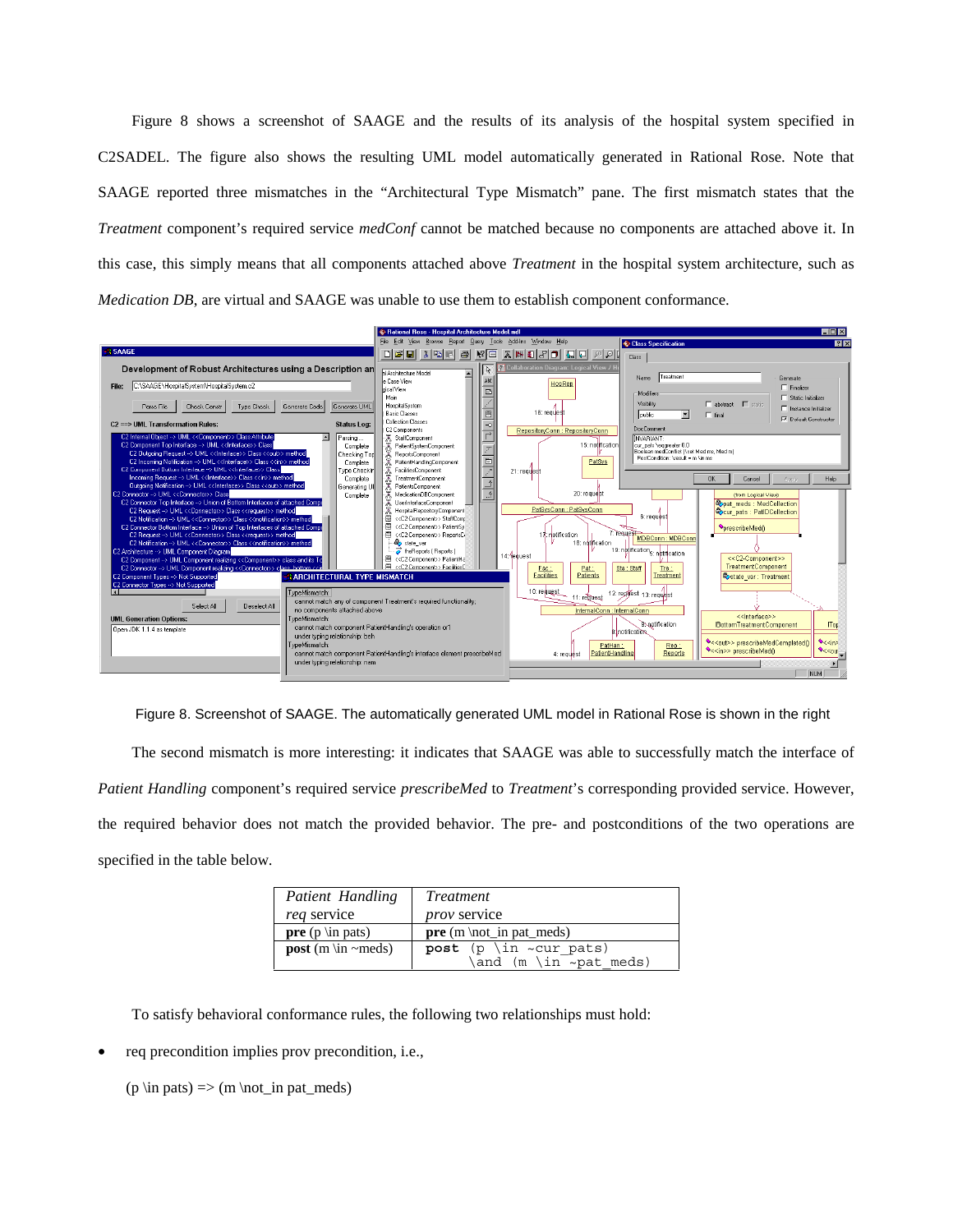• prov postcondition implies req postcondition, i.e.,

(p \in ~cur\_pats) \and (m \in ~pat\_meds) => (m \in ~meds)

The first relationship clearly cannot be established: the left hand side (LHS) of the implication deals with patients and the right hand side (RHS) with medications. The second relationship is of the form *A and B*  $\Rightarrow$  *A*, which is always true. To enable the match of the postconditions, SAAGE had to unify the RHS variable *meds*, which is of the generic type STATE\_VARIABLE [15] [14], with the LHS variable *pat\_meds*, which is defined as part of the *Treatment* component's state (recall Figure 7).

Since the necessary relationship between the preconditions could not be established, SAAGE also attempts to match *Patient Handling* component's required service *prescribeMed* to the provided services of the other components attached above it in the hospital system architecture. None of the other components provide a corresponding service, resulting in the third architectural type mismatch shown in Figure 8. Finally, note that the architect's decision to generate the UML model in spite of the mismatches indicates the architect's belief that those mismatches are either not critical or would be remedied during the system's design phase.

#### **5.4 Applicability to Other Styles and ADLs**

The above discussion demonstrated the coupling of AAA and C2, two techniques independently developed by the authors. However, our overall approach to exploiting architectures to aid component mismatch detection is in no way predicated upon the use of C2. Quite the contrary, the same general process can be used when other styles and ADLs are coupled to aid in software modeling and analysis [9]. For example, the event-based style may be effectively used in conjunction with the Rapide ADL [18]; similarly, the layered style may be used with the GenVoca ADL [19]; and the distributed style may be coupled with Darwin [20]. Finally, certain ADLs, such as Aesop [21] and Wright [22], allow an architectural style to be formally modeled using the same environment and language that is, in turn, used to model application architectures within that style. In each such situation, the details of the models and analyses depend upon the characteristics of the style and features and tool support of the chosen ADL.

#### **6 DESIGN MODELING AND REFINEMENT INTO CODE**

The process of choosing an architectural option, selecting its architectural style, and modeling the resulting architecture in detail yields an architectural model. At this stage, we have available a fairly well validated architectural model of components, connectors, and their combined configurations of which we know that they exhibit properties that satisfy the given requirements. What remains to do is to refine that architectural model into a software system. That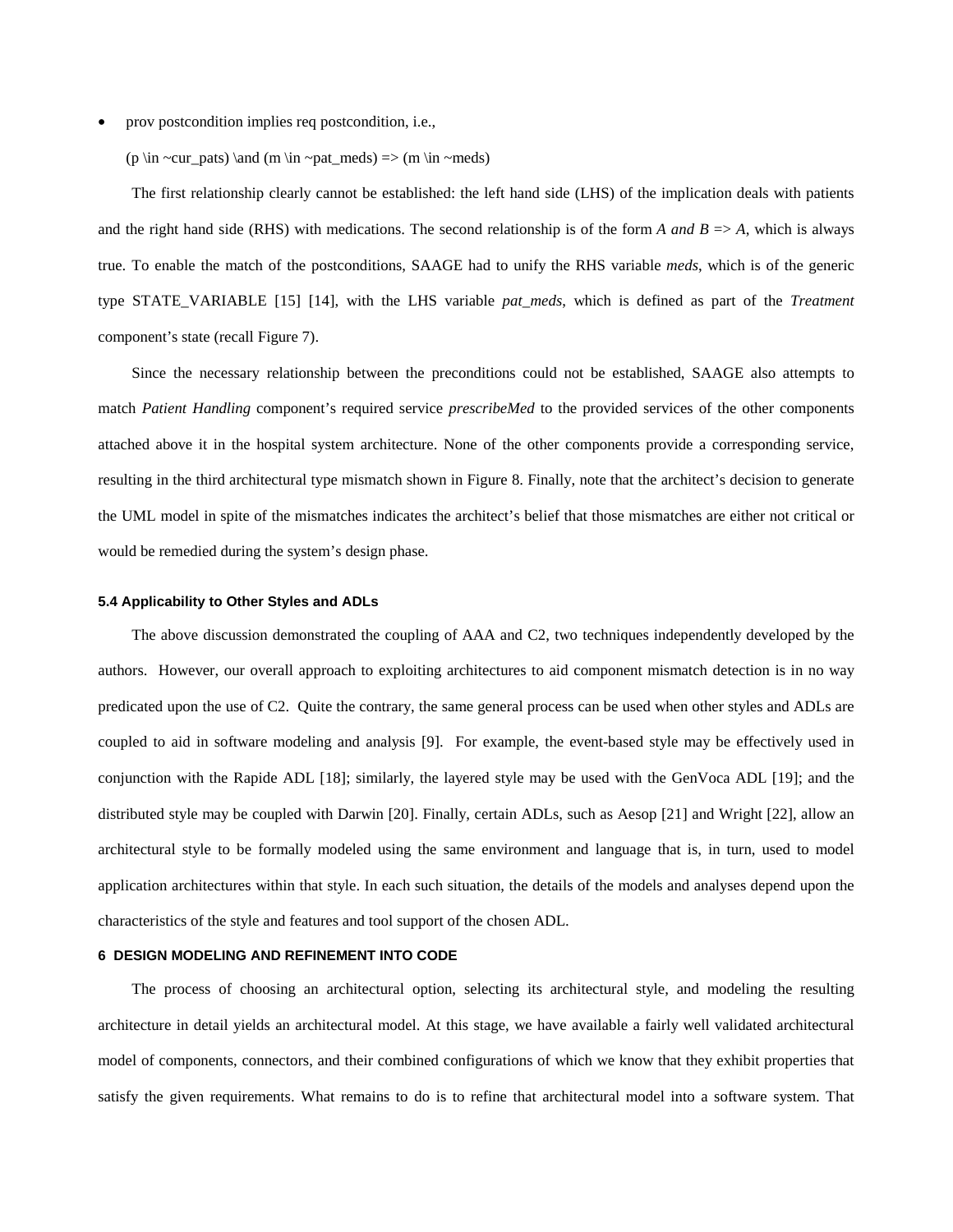refinement involves: (1) the implementation of components that are not off-the-shelf; (2) the implementation of glue code (e.g., wrappers) around components that are pre-existing (e.g., COTS or legacy); and (3) the implementation of connectors that enable components to interact (unless they are COTS themselves like in CORBA [23]).

The traditional way if implementing software models of any kind is the manual process of reading and interpreting available documentation followed by programming it. With the availability of architectural models, the task of refinement is simplified in that major components are specified; those components provide the major partitions of a system and programming those partitions is less complex in that they can be implemented separately. The downside of a manual development approach is in its manual nature where there are no guarantees that the model descriptions are implemented correctly. Refinement from architectures into code must however ensure consistency. In [24], we have investigated the issue of consistency among model descriptions and have found that its major cause is information discontinuities among models where information specified in one model cannot easily be transitioned into the other in an automated manner (e.g., from architecture to code). In [25], we further found that this discontinuity among models can be dealt with by employing automated *synthesis* and *analysi*s.

Synthesis enables one to generate a new model (e.g., code) from an existing model (e.g., architecture), while analysis provides mechanisms for ensuring the preservation of certain properties across (independently created) models. Software engineers extensively employ both kinds of techniques. For example, program compilation involves both the analysis of the syntactic and semantic correctness of one model (source code) and the synthesis of another model from it (executable image). Synthesis and analysis techniques span a spectrum from manual to fully automated. Manual techniques tend to be error prone, while fully automated techniques are often unfeasible [26]. Furthermore, in some cases one technique (e.g., analysis) is easier to perform than another (synthesis). For this reason, one typically has to resort to using some combination of synthesis and analysis techniques of varying degrees of automation when ensuring intermodel consistency. In the following, we will discuss synthesis and analysis in context of architectural models.

#### **6.1 Synthesizing a Design from an Architecture**

The synthesis process for refining architectures may vary depending on the different architectural styles available (e.g., event-based, main-subroutine, C2, etc.). Our example mandates the refinement of a C2 style, however, if we had chosen another type of style, we would require a different refinement technique. For our purposes, the starting point of refinement is an architecture composed of coarse-grained components and connectors, and their configurations. The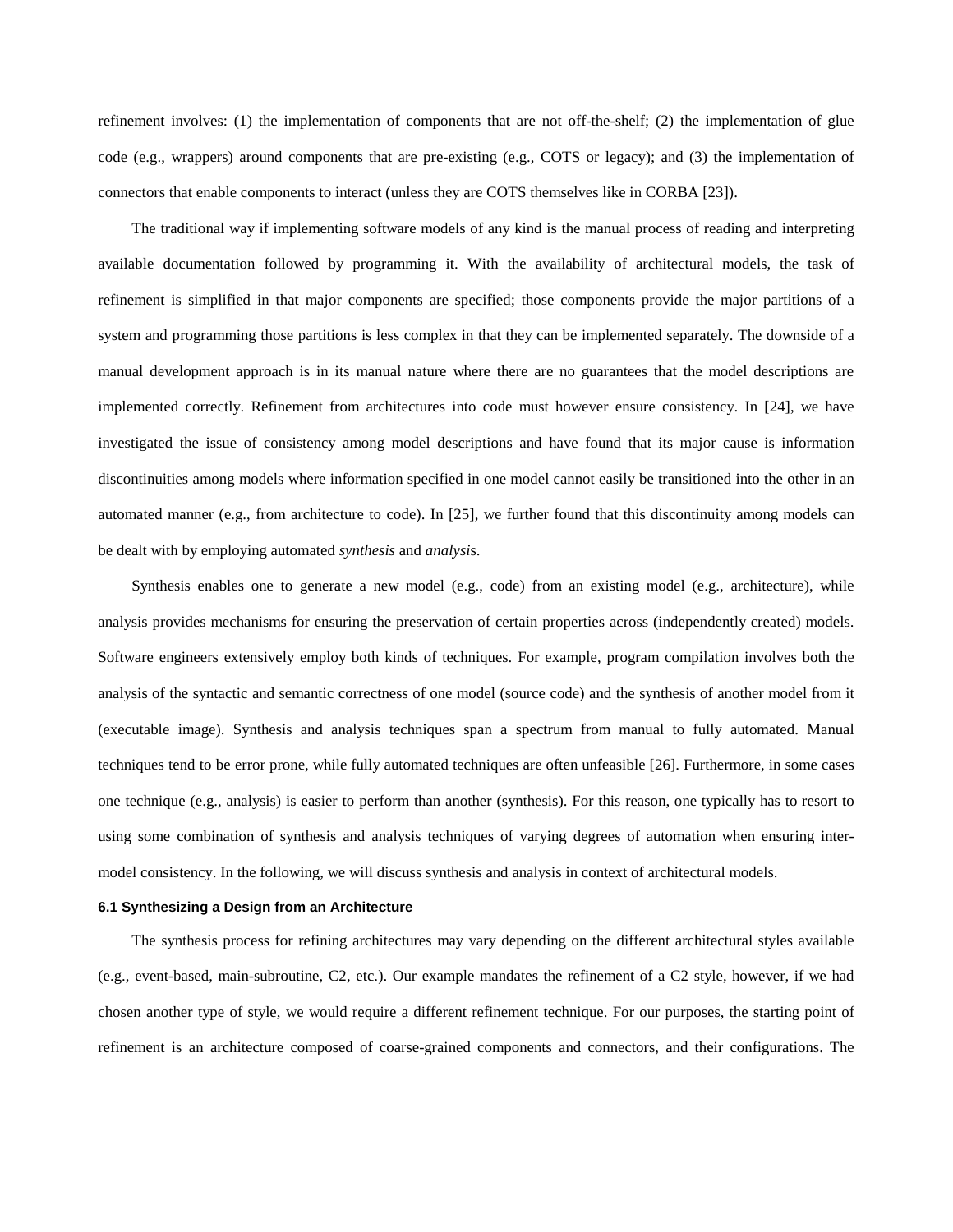architecture adheres to some architectural style (e.g., client-server, pipe-and-filter, layered) and its representation may be formalized using an architecture description language.

Refining the architecture into code would be the most straightforward approach, however, it can often not be done directly. We therefore use design languages such as the Unified Modeling Language (UML) [3] as intermediate models for refinement. Using a generic-purpose notation like UML for refinement has four major advantages: (1) refining into design models instead of code is less of an gap to bridge and thus easier; (2) design languages are generally easier understandable which makes subsequent non-automatable refinement simpler; (3) design specifications provide additional, more program-language-specific constructs that might increase the degree of (automated) code generation; and finally (4) design modeling can make use of design patterns, such as wrapper technologies, which in turn increases the degree of reuse.

Based on our example in C2SADEL, the SAAGE environment is capable of generating a partial implementation of its architecture [14]. At the same time, many lower-level issues (e.g., any additional processing and data objects, specific data structures, and algorithms) that are needed to complete that implementation are not provided at the architectural level. For that reason, the "outer skeleton" of the application generated from the architectural model is complemented with the details typically provided through general-purpose design activities. [16] discusses in detail what is involved in refining architectural descriptions into UML where different refinement scenarios are presented. It is also shown how transformation from C2SADEL to the intermediate UML model is enabled by a set of specific refinement rules. Those refinement rules make sure that the refined architecture still reflects the structure, details, and properties of the architectural model, thus guaranteeing consistency between the architecture and design. The Rational Rose screen snap shot in Figure 8 (right half) depicts the refined hospital example using UML. UML objects are used to represent architectural instances and UML classes are used to define their interfaces.

We have conducted an in-depth study of the feasibility of mapping ADLs to UML [17]; this study involved three representative ADLs (C2SADEL, Rapide [18], and Wright [22]). Furthermore, related works of other researchers have done similar things for other types of ADLs and architectural styles (e.g., [27] for a specific type of layered style, [28] for real-time styles, [29] for object-oriented and main subroutine styles, or [30] for styles that can be modeled via proofcarrying architectures). Those works demonstrate that other types of architectural styles can be refined into code, either directly or via intermediate design models. Those technologies usually provide processes, rules, and tools to support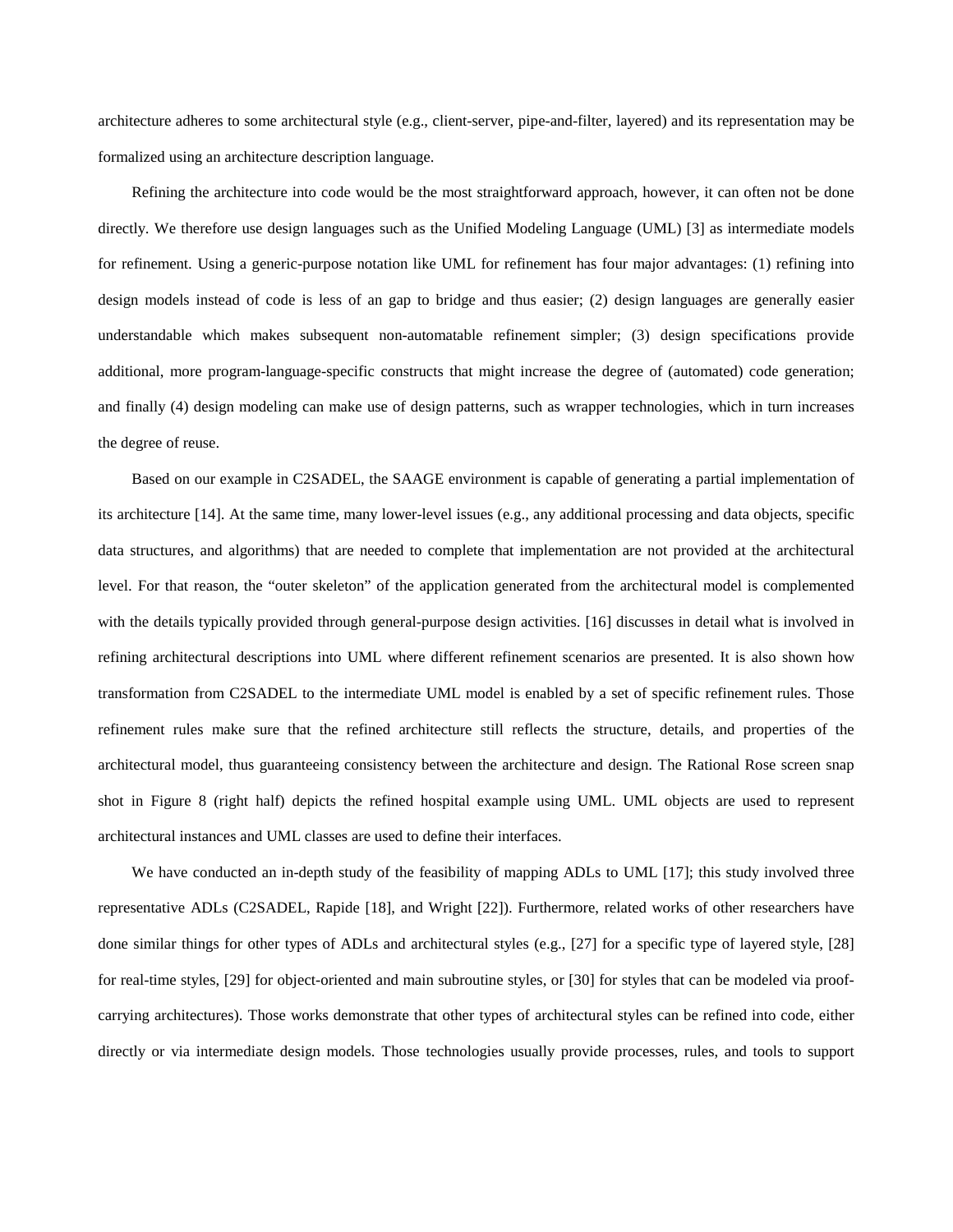refinement based on architectural styles. All those refinement techniques reduce manual labor but have one major deficiency – they only guarantee consistency initially.

#### **6.2 Analyzing Consistency between Architectures and Refinements**

Model analysis extends synthesis by also ensuring that the architecture and all its refinements remain consistent after their creation. The basic problem is that after the synthesis of design and code, all models (architecture, design, and code) may be altered concurrently. For instance, since 100% automated code generation out of architectural descriptions is rare, additional manual programming is required to complete the code – a task that may introduce inconsistencies. Furthermore, it is possible that the architectural or design information change even after coding has commenced. Those architecture and design changes must be validated against one another and against the source code to ensure their continuing consistency.

We therefore have developed a view integration approach to ensure continued consistency of models throughout the refinement process – even if models are changed due to evolutionary considerations. Our view integration framework approach [31] [24] exploits the redundancy between models: for instance, if model A contains information about model B, this information can be seen as a constraint on B (e.g., as this is the case between the architecture in Figure 5 and the design in Figure 9). Our view integration framework is used to enforce such constraints and, thereby, the consistency across views. In



Figure 9. Design Refinement using UML Classes

addition to constraints and consistency rules, our view integration framework also defines what information can be exchanged and how information can be exchanged. This is critical for a scalable and automated mismatch identification and resolution process.

Figure 9 shows an excerpt of the design refinement of our hospital system using a UML class diagram model. At this point, we can assume that the automatically generated design was manually refined potentially negating consistency. The basic question now is whether the depicted UML class diagram is still consistent with the original C2 architecture. We distinguish between structural consistency and behavioral consistency. Structural consistency ensures that the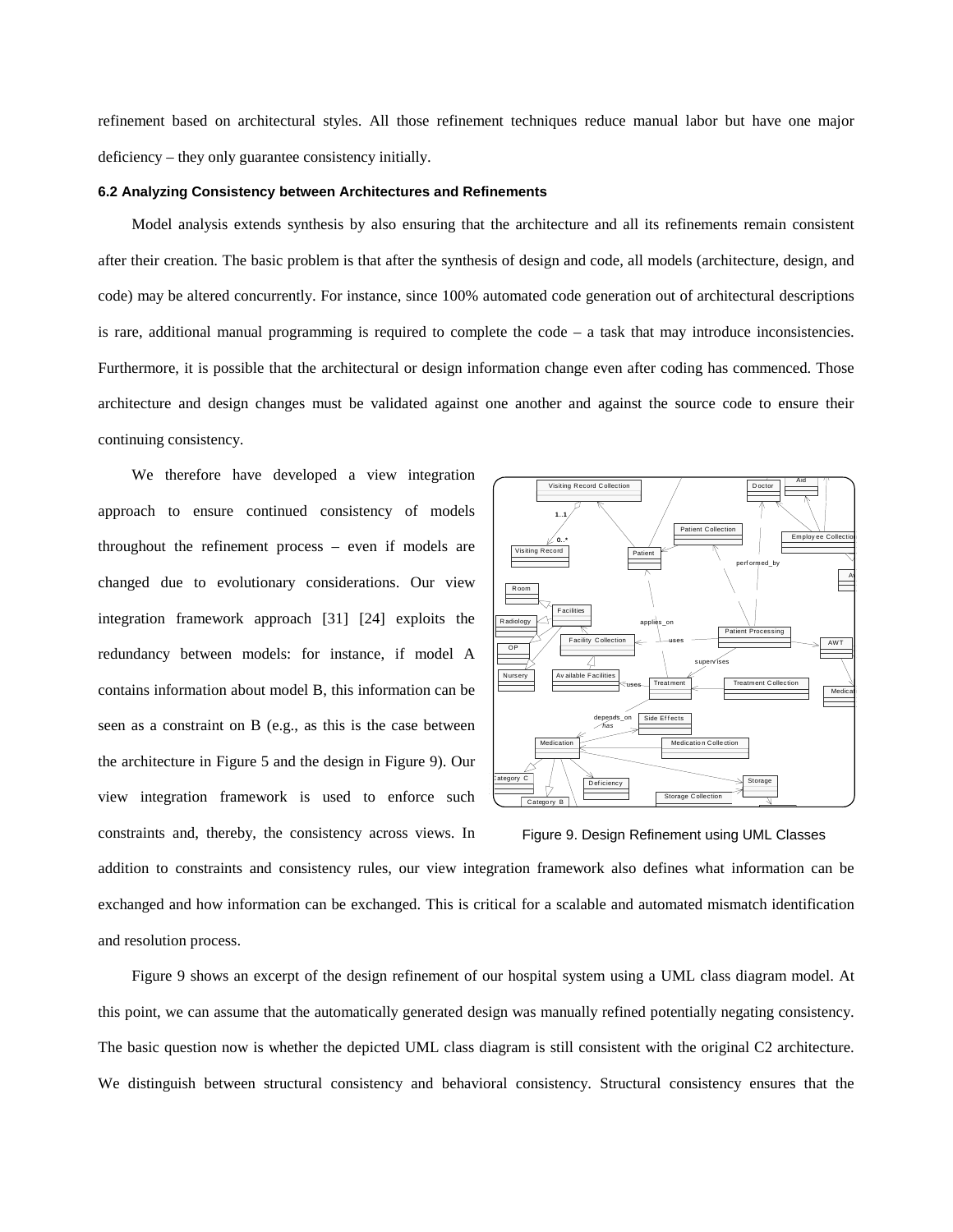interfaces provided through C2 component and connectors are equivalent to those provided through UML classes. Basically, C2 components and connectors may be seen as the interfaces for compact, self-sustaining sections of the implementation. Since C2 elements are often coarse-grain, it is reasonable to assume that a collection of classes is needed to implement a single C2 element.

Figure 10 shows a piece of the UML design model depicting the relationships between *Patient Processing*, *Treatment*, and *Facilities*. The dashed lines around classes indicate mappings between C2 elements and design elements. For instance, the classes *Facilities Collection*, *Available Facilities* and *Treatment Collection* are part of the C2 connector *Internal Conn* linking *Patient Handling* with *Treatment* and *Facilities* (recall Figure 5). Note that this figure is simplified in that not all classes are



Figure 10. Mismatches between C2 and UML

shown. Analyzing Figure 10, it can be seen that the dependency relationship between *Patient Processing* and *Treatment* is in violation with the C2 architectural structure: no corresponding link between *Patient Handling* and *Treatment* can be found in the C2 architecture shown in Figure 5.

Even if we were to correct the above problem, ensuring structural consistency between design and architecture does not guarantee proper behavior of the design. For instance, a C2 behavioral constraint states that no two components of the same level are allowed to interact; instead, C2 interactions go strictly up and down. In Figure 10 we can also see a potential violation of that constraint. The class *Treatment* depends (uses) on the class *Available Facilities*, which, in turn, depends on the class *Facility Collection*. This, in itself, is not a mismatch since both classes are part of *Internal Conn* connector and a corresponding link exists in C2. However, *Available Facilities* can only access the classes F*acility* 

*Collection* and *Facilities,* the latter being another component at the same level as *Treatment*. Given the current design knowledge, it is possible for *Treatment* to interact with *Facilities*, which is a behavioral violation of C2.



Figure 11. Automated Class Abstraction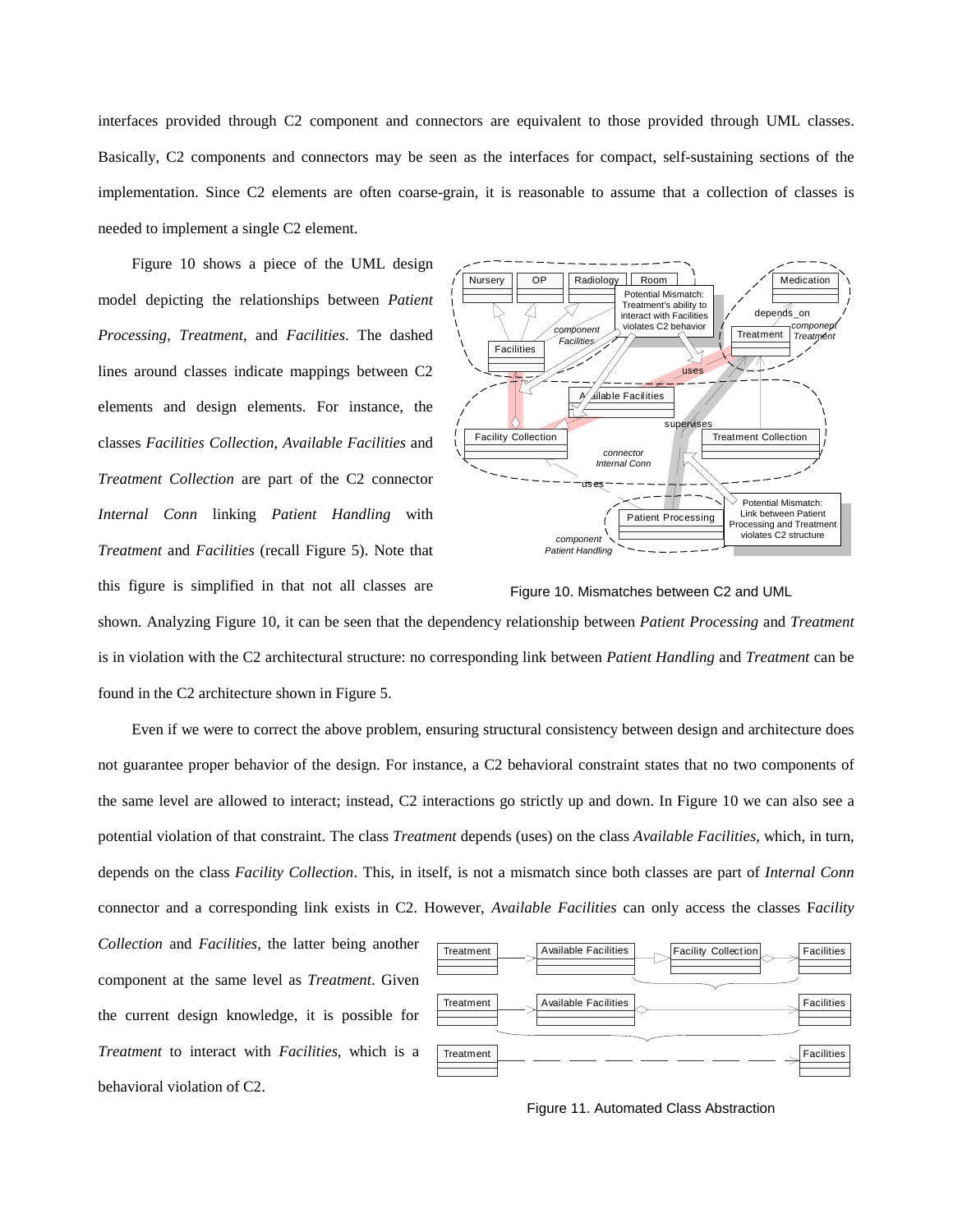The above example is trivial enough for a human to identify the design mismatches with relatively little effort. The UML/Analyzer tool [24] supports the consistency checking of much more complex cases. Two factors add to the complexity here: 1) the existence of 'helper classes' in the design and 2) the number of classes and possible interactions. UML/Analyzer uses an abstraction technique to eliminate helper classes [32]. For instance, to identify the behavioral mismatch in Figure 10, we need to eliminate the helper classes *Available Facilities* and *Facility Collection* that 'obstruct' our view of the direct relationship between *Treatment* and *Facilities*. In this particular example, UML/Analyzer sees a dependency to from *Treatment* to *Available Facilities* followed by a generalization (inheritance) from *Available Facilities* to *Facility Collection*; this is, in turn, followed by an aggregation from *Facilities* to *Facility Collection* (Figure 11 top row). The tools's abstraction method then uses its abstraction rules (some depicted in Figure 12 upper right) to eliminate helper classes. The UML/Analyzer tool finds a dependency relationship between *Treatment* and *Facilities* after two subsequent transformations (Figure 11). This tool and underlying model can be applied to arbitrary complex class patterns. Figure 12 depicts screenshots of the UML/Analyzer tool. Currently only class diagrams and C2 diagrams are fully supported. This work is being extended on other types of UML diagrams as well as other architectural description languages.



Figure 12. Screen Snapshots of UML/Analyzer and Rational Rose™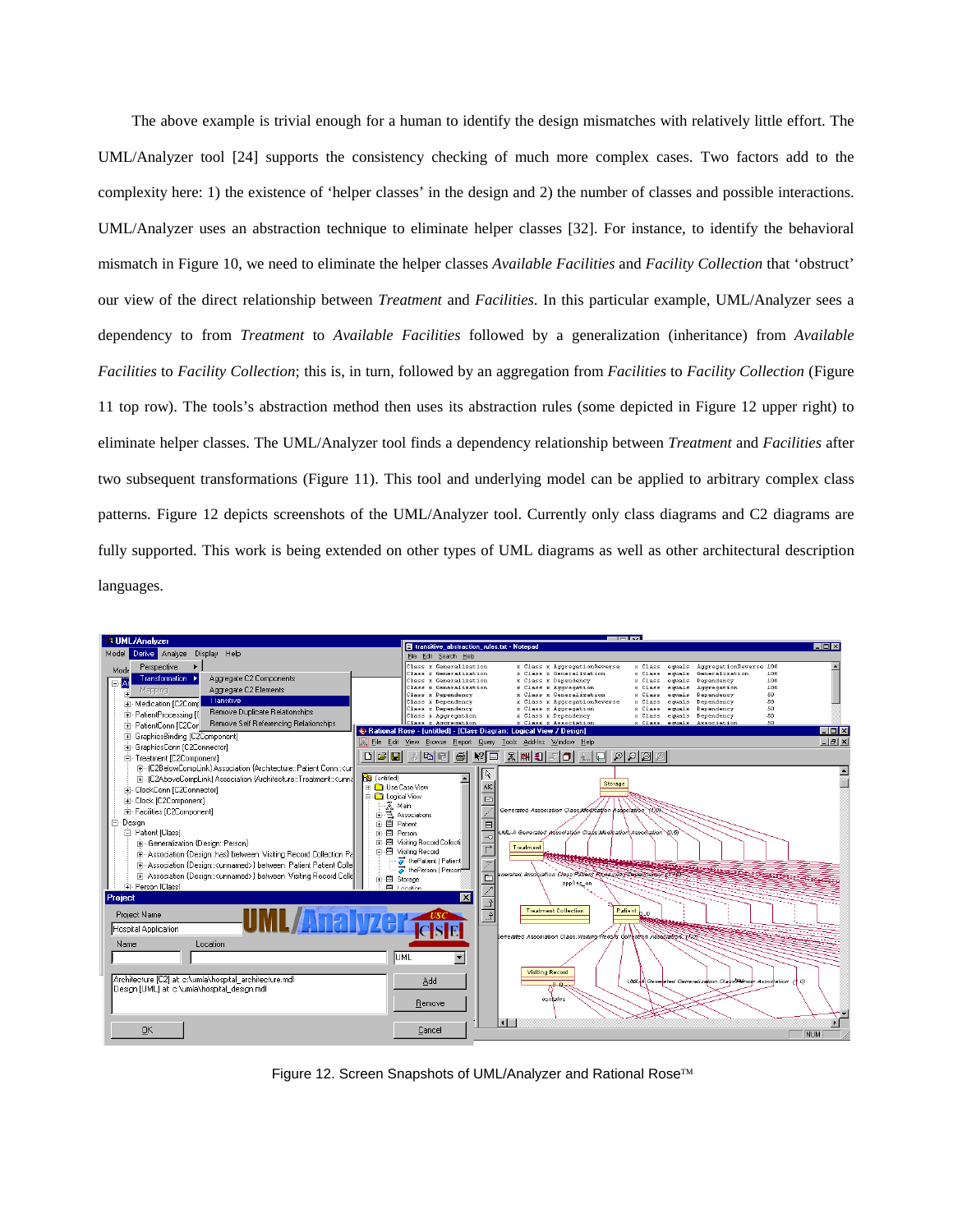Like in the previous section, the approach to consistency analysis varies depending on the architectural styles chosen. In [4] we discuss consistency checking issues that apply to layered styles and pipe-and-filter styles. Real-time styles and their refinement are discussed in [33].

#### **7 DISCUSSION**

Our proposed approach "interfaces" with requirements engineering on one side and implementation on the other. Requirements modeling needs feedback to evaluate the feasibility of suggested options. If it takes weeks or months to give that feedback, system requirements modeling may never stabilize or artificial cut-off dates must be set with negative side effects onto flexibility (e.g., waterfall model). If, on the other hand, the feedback can be obtained in days, requirements modeling intertwined with architectural modeling becomes feasible. Our approach provides feedback about unfeasible options in mere hours; in turn, we can select promising options and refine them into architectures for more thorough risk analysis in days or weeks.

We believe that it is very beneficial to combine model-based and component-based development since model descriptions provide the context for how to combine components, whereas components address more specific system needs. Furthermore, components are helpful in partitioning architecture and design models: since components represent independent subsystems, any resulting models tend to become more independent themselves. Our proposed three-tiered development approach combines modeling constructs and processes that were previously separated.

The power of compositional modeling techniques provided through AAA and SAAGE lies in the fact that major development concerns can be modeled, analyzed and simulated early on, resulting in a very cost effective way of dealing with development risks. However, as discussed earlier, those models add little value to the final software product if the product-related information stored in them cannot be transitioned into the final product. For instance, we chose the C2 architectural style because the AAA analysis suggested that there are potential risks that C2 could remedy (e.g., remote connector). To ensure that the final product still resolves those risks, we need to also verify that the final product inherited all relevant characteristics from its C2 architecture. In other words, we need to ensure consistent refinement.

Since the example we chose in this paper is not representative for all software products, we also discussed how other types of situations could be addressed via our approach. In order to summarize the big picture of our proposed development approach, consider Table 2. The table shows the three major elements of our development approach (columns) and their properties. The table briefly summarizes the constructs we have available at those respective stages, the questions one would like to answer, the information initially available, the goals that need to be achieved, the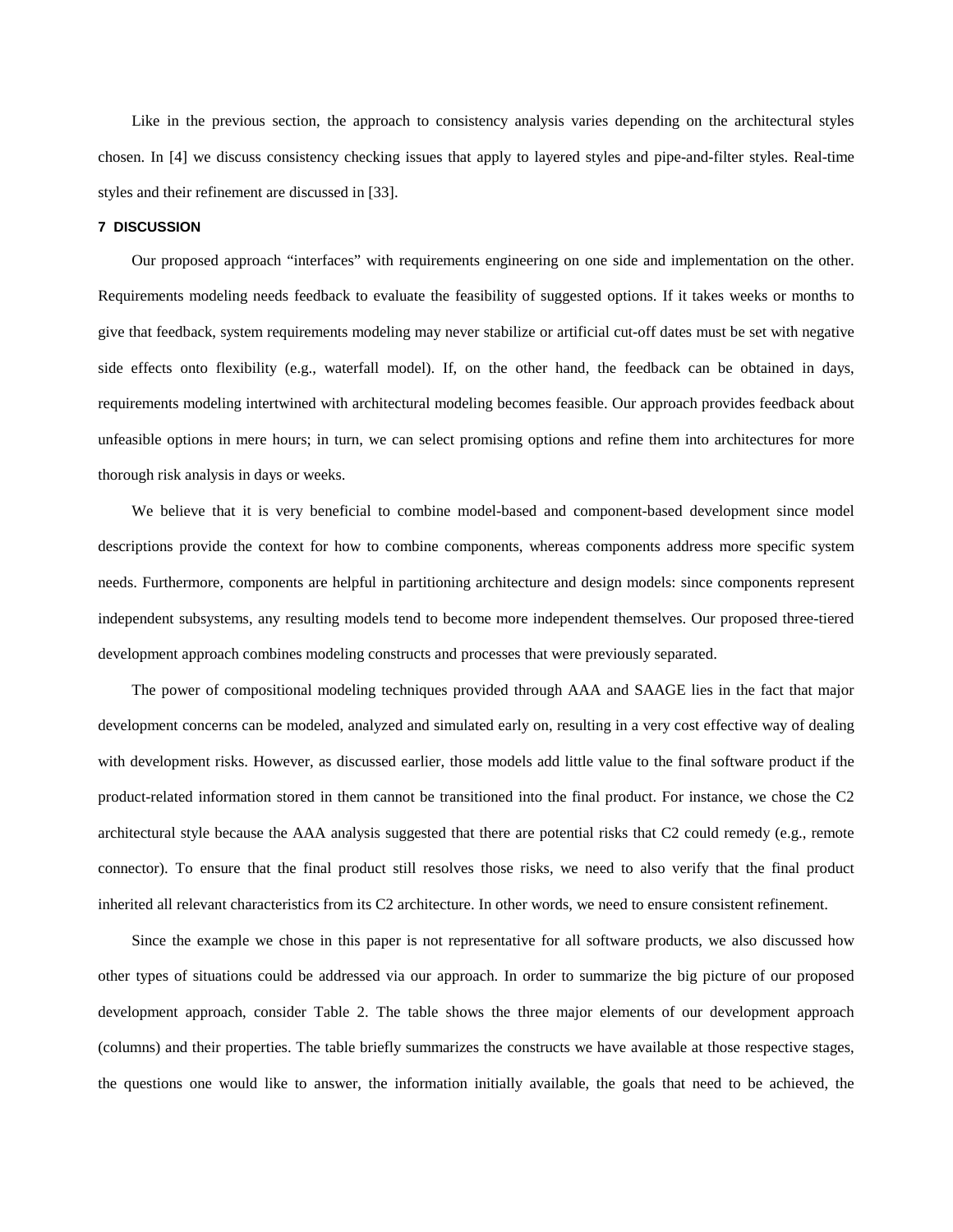|                                      | <b>Modeling Architectural Options</b>                                                                                                                                                                                                                                                               | Table 2. Impact of our Component-Based Development Approach<br><b>Modeling Architecture</b>                                                                                                                                                                                                                                                               | <b>Modeling Design and Coding</b>                                                                                                                                        |
|--------------------------------------|-----------------------------------------------------------------------------------------------------------------------------------------------------------------------------------------------------------------------------------------------------------------------------------------------------|-----------------------------------------------------------------------------------------------------------------------------------------------------------------------------------------------------------------------------------------------------------------------------------------------------------------------------------------------------------|--------------------------------------------------------------------------------------------------------------------------------------------------------------------------|
|                                      | • Components                                                                                                                                                                                                                                                                                        | • Architectural configuration                                                                                                                                                                                                                                                                                                                             | $\bullet$ Classes                                                                                                                                                        |
| <b>Modeling</b><br><b>Constructs</b> | • Interactions                                                                                                                                                                                                                                                                                      | • Architectural styles                                                                                                                                                                                                                                                                                                                                    | • Methods                                                                                                                                                                |
|                                      | • Conceptual features                                                                                                                                                                                                                                                                               | • Roles and responsibilities                                                                                                                                                                                                                                                                                                                              | • Variables                                                                                                                                                              |
| <b>Questions</b>                     | • What are the components<br>required to do?<br>• Can we exclude potentially<br>unfeasible architectural options?<br>• What are the component<br>characteristics?                                                                                                                                   | • How can architectural options be<br>modeled and analyzed without<br>implementing it?<br>• Does the architectural solution<br>satisfy requirements?                                                                                                                                                                                                      | · How can architectural model be<br>implement?<br>• How are configurations, styles,<br>roles, and responsibilities<br>transformed into programming<br>constructs?        |
| <b>Timeframe</b>                     | • Can frequently be done in hours<br>for complex systems                                                                                                                                                                                                                                            | • Can frequently be done in days or<br>weeks for complex systems                                                                                                                                                                                                                                                                                          | • Frequently takes many months or<br>even years in complex systems                                                                                                       |
| <b>Given</b>                         | • requirements<br>• domain Knowledge<br>• COTS and legacy components                                                                                                                                                                                                                                | • one or more viable architectural<br>options based on components<br>• known risks from previous stage<br>that were not resolved                                                                                                                                                                                                                          | • one or more viable architectural<br>models that satisfy requirements<br>• known risks from previous stages<br>that were not resolved                                   |
| Goals                                | • find components that could<br>satisfy requirements (with or<br>without overlapping<br>functionalities)<br>· minimize mismatches between<br>those components                                                                                                                                       | • find an architectural style that<br>supports components, their<br>conceptual features, and their<br>interactions<br>• minimize the mismatches than<br>could occur between those<br>components, features, and<br>interaction with the respective<br>chosen style (note: some styles<br>may be more suitable than others<br>in handling known mismatches) | • consistently refine architectural<br>model into code<br>• use of design language as<br>intermediate model if necessary<br>(e.g., to enable design pattern<br>reuse)    |
| <b>Approaches</b>                    | • vary components to minimize<br>potential risks (e.g., replace<br>event-based component with<br>blackboard-style component)<br>• vary component interactions<br>(connectors) to minimize<br>potential risks<br>• toggle variable component<br>characteristics (e.g., of to-be-built<br>subsystems) | · evaluate different architectural<br>styles to investigate their<br>potential impact<br>• refine (define) undeclared<br>component and connector<br>features to tailor integration<br>between styles, components, and<br>connectors.                                                                                                                      | • refine known style, component,<br>and connectors information into<br>code<br>· refine known style, component,<br>and connectors information into<br>design information |
| <b>Tools</b>                         | tradeoff analysis tool that supports<br>rapid evaluations of components<br>with respect to potentially<br>incompatibilities among them                                                                                                                                                              | • selection mechanism that infers<br>styles out of known component<br>and connector characteristics<br>• tradeoff analysis tool that<br>supports rapid evaluations of<br>architectural descriptions<br>between styles, components, and<br>connectors                                                                                                      | • defined refinement mechanism<br>for all types of styles and ADLs                                                                                                       |

Table 2. Impact of our Component-Based Development Approach

approaches one has available, and the tools that support it. The table has been extrapolated from the discussion provided in the previous sections. It represents a quick reference for assessing the issues, progress, and results in a componentbased development effort.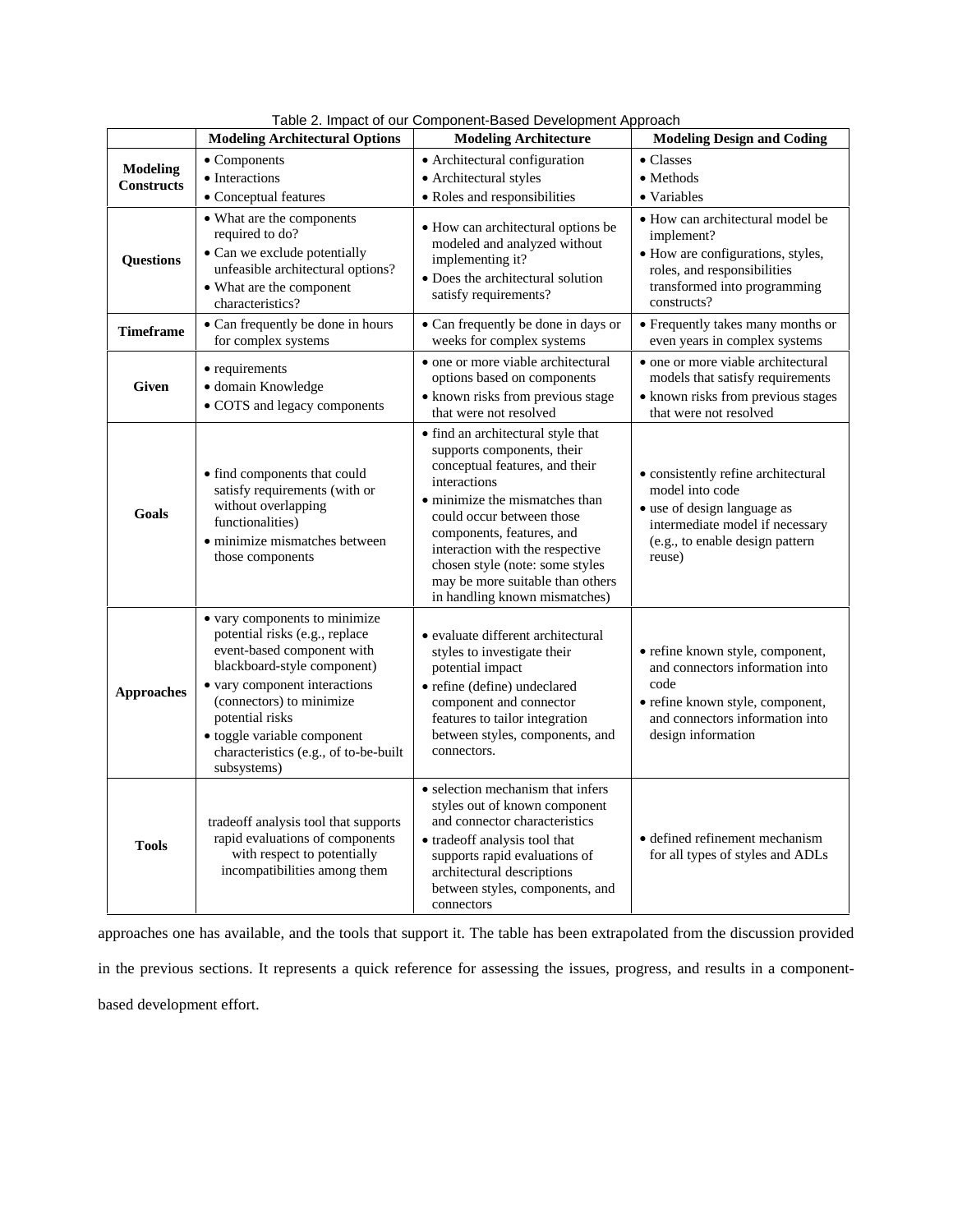#### **8 CONCLUSION**

This paper discussed three modeling and analysis approaches dealing with the "upstream" activities in the software engineering life cycle: architectural options, architectures, and designs. We used an example to illustrate their respective advantages in identifying and resolving mismatches. We also showed how (mismatch) feedback from one could impact others and drive development decisions.

Our technique on evaluating architectural options may yield useful feedback (e.g., risk assessments) within hours and is highly useful for eliminating infeasible options early on (e.g., even during requirements negotiations), however, at the expense of precision. Our technique on architectural modeling is complementary since it is capable of performing more detailed and precise component mismatch analyses, however, at the expense of the effort required. Both are needed to rapidly develop component-based software, and thus, both have to be connected. To that extend, we defined mechanisms for information sharing among our technique. Additionally, we found techniques on how to systematically refine architectures (with their incorporated component definitions) into more detailed architectures, designs and code.

We believe that mismatch detection should happen as early on as possible. One software engineering truism is that the longer a mismatch remains undetected the more harm it might cause. We also believe that automated analysis techniques are invaluable in getting easy and fast initial feedback on potential problems and challenges regardless of the current development stage. We have shown that our techniques are useful as early on as the initial system analysis stage, where the lack of information drives development. We have also shown that our techniques can be used as late as coding and maintenance, when information abundance constitutes key complexities.

We are continuously working on our tool support in three primary directions: 1) more extended coverage of other development models such as architectural description languages and design models; 2) more complete data, control, and process integration between our tools; and 3) more comprehensive coverage of the software-lifecycle (e.g., product families, requirements engineering, reuse).

#### **ACKNOWLEDGEMENTS**

This research is partially sponsored by the Defense Advanced Research Projects Agency, and Air Force Research Laboratory, Air Force Materiel Command, USAF, under agreement numbers F30602-94-C-0195 and F30602-99-C-0174, and by the Affiliates of the USC Center for Software Engineering. This material is also partially based on work supported by the National Science Foundation under Grant No. CCR-9985441. The U.S. Government is authorized to reproduce and distribute reprints for Governmental purposes notwithstanding any copyright annotation thereon. The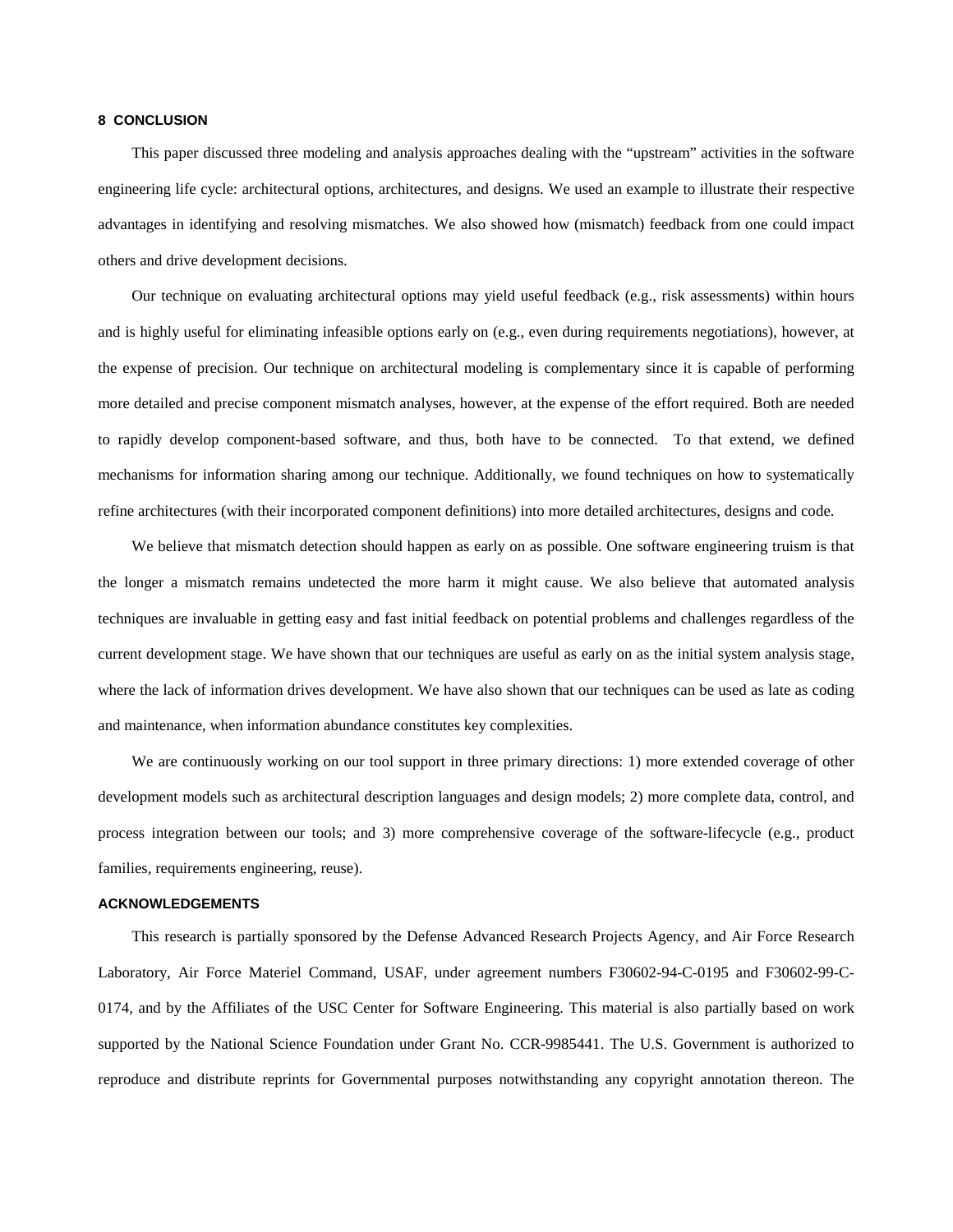views and conclusions contained herein are those of the authors and should not be interpreted as necessarily representing the official policies or endorsements, either expressed or implied, of the Defense Advanced Research Projects Agency, Air Force Research Laboratory or the U.S. Government.

#### **REFERENCES**

- 1. Boehm, B. and Scherlis, W. L.: "Megaprogramming," *Proceedings of the DARPA Soft ware Technology Conference (available via USC Center for Software Engineering, Los Angeles, CA, 90089-0781)*, April 1992.
- 2. Garlan D., Allen R., and Ockerbloom J.: Architectural Mismatch or Why it's hard to build systems out of existing parts. *IEEE Software*, 1995, 17-26.
- 3. Rumbaugh, J., Jacobson, I., Booch, G.: The Unified Modeling Language Reference Manual. Addison Wesley, 1999.
- 4. Egyed, A. and Gacek, C.: "Automatically Detecting Mismatches during Component-Based and Model-Based Development," *Proceedings of the 14th IEEE International Conference on Automated Software Engineering*, Cocoa Beach, Florida, October 1999, pp.191-198.
- 5. Shaw, M., Garlan, D.: Software Architecture: Perspectives on an Emerging Discipline. Prentice Hall, 1996.
- 6. Perry D. E. and Wolf A. L.: Foundations for the Study of Software Architectures. *ACM SIGSOFT Software Engineering Notes*, 1992.
- 7. Boehm B. W.: Anchoring the Software Process. *IEEE Software*, 1996, 73-82.
- 8. Balzer, R.: "An Architectural Infrastructure for Product Families," *Proceedings of the 2nd International Workshop on Development and Evolution of Software Architectures for Product Families, Lecture Notes in Computer Science 1429*, 1998, pp.158-160.
- 9. Medvidovic N. and Taylor R. N.: A Classification and Comparison Framework for Software Architecture Description Languages. *IEEE Transactions on Software Engineering* 26(1), 2000, 70-93.
- 10. Fielding, R. T.: "Software Architectural Styles for Network-based Applications," *Unpublished manuscript*, June 1999.
- 11. Gacek, C.: "Detecting Architectural Mismatches During System Composition," PhD Dissertation, Center for Software Engineering, University of Southern California, Los Angeles, CA 90089-0781, USA, 1998.
- 12. Oreizy, P., Medvidovic, N., and Taylor, R.: "Architecture-Based Runtime Software Evolution," *Proceedings of the 20th International Conference on Software Engineering (ICSE)*, 1998.
- 13. Medvidovic, N., Oreizy, P., and Taylor, R. N.: "Reuse of Off-the-Shelf Components in C2-Style Architectures,"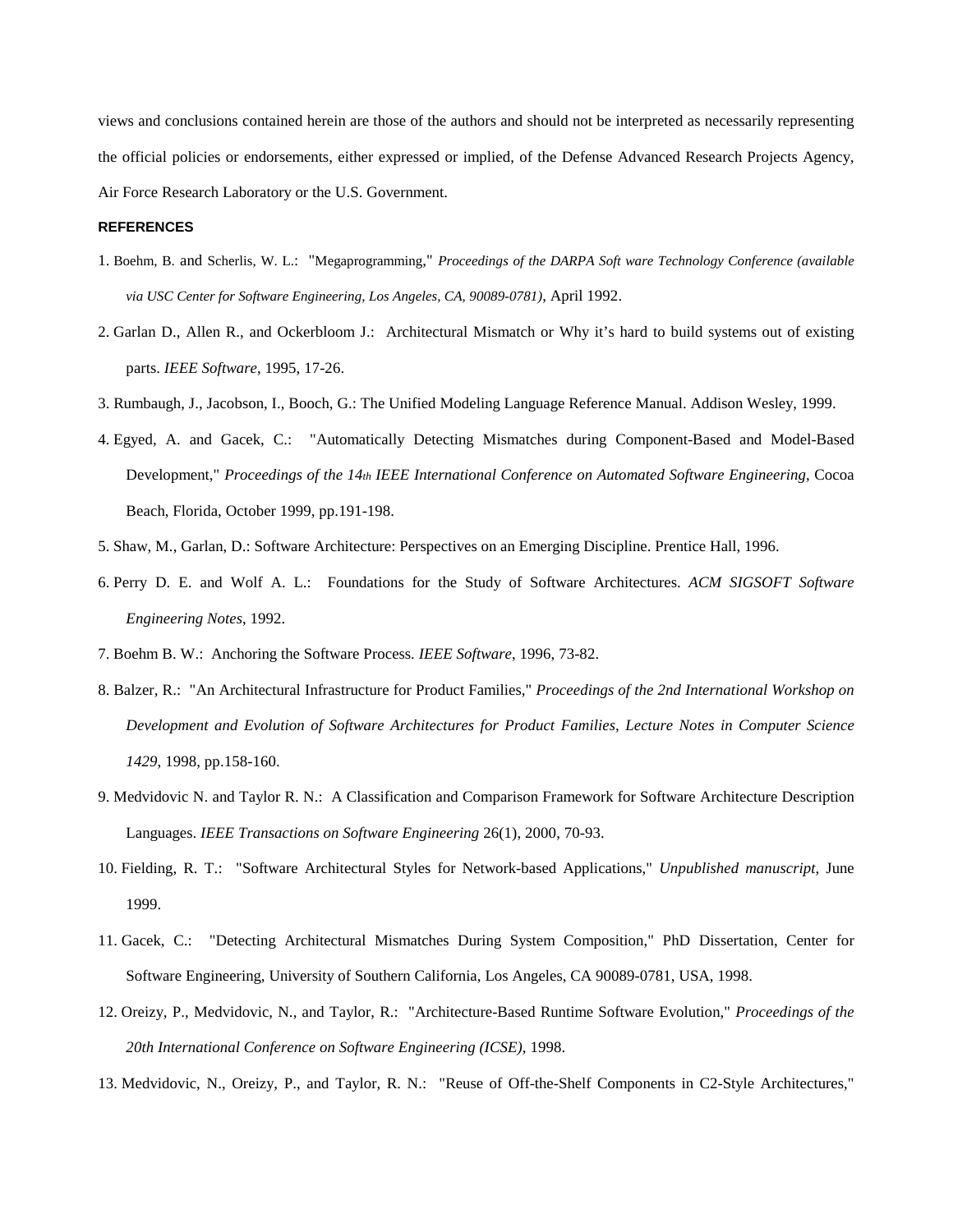*Proceedings of the 1997 Symposium on Software Reuseability (SRR'97) and Proceedings of the 1997 International Conference on Software Engineering (ICSE'97)*, Boston, MA, May 1997.

- 14. Medvidovic, N., Rosenblum, D. S., and Taylor, R. N.: "A Language and Environment for Architecture-Based Software Development and Evolution," *Proceedings of the 21st International Conference on Software Engineering (ICSE'99)*, Los Angeles, CA, May 1999, pp.44-53.
- 15. Robbins, J. E., Medvidovic, N., Redmiles, D. F., and Rosenblum, D. S.: "Integrating Architecture Description Languages with a Standard Design Method," *Proceedings of the 20th International Conference on Software Engineering (ICSE'98)*, April 1998, pp.209-218.
- 16. Abi-Antoun, M. and Medvidovic, N.: "Enabling the Refinement of a Software Architecture into a Design," *Proceedings of the 2nd International Conference on the Unified Modeling Language (UML)*, October 1999.
- 17. Medvidovic, N. and Rosenblum, D. S.: "Assessing the Suitability of a Standard Design Method for Modeling Software Architectures," *Proceedings of the First Working IFIP Conference on Software Architecture (WICSA1)*, February 1999, pp.161-182.
- 18. Luckham D. C. and J. Vera J.: An Event-Based Architecture Definition Language. *IEEE Transactions on Software Engineering*, 1995.
- 19. Batory D. and O'Malley S.: The Design and Implementation of Hierarchical Software Systems with Reusable Components. *ACM Transactions on Software Engineering and Methodology*, 1992.
- 20. Magee, J. and Kramer, J.: "Dynamic Structure in Software Architectures," October 1996.
- 21. Garlan, D., Allen, R., and Ockerbloom, J.: "Exploiting Style in Architectural Design Environments," *Proceedings of SIGSOFT Foundations of Software Engineering*, pp.175-188.
- 22. Allen R. and Garlan D.: A Formal Basis for Architectural Connection. *ACM Transactions on Software Engineering and Methodology*, 1997.
- 23. Vinoski S.: CORBA: Integrating Diverse Applications Within Distributed Heterogeneous Environments. *IEEE Communications Magazine*, 1997.
- 24. Egyed, A.: "Heterogeneous View Integration and its Automation," PhD Dissertation, University of Southern California, Los Angeles, CA, May 2000.
- 25. Medvidovic, N., Gruenbacher, P., Egyed, A., and Boehm, B.: "Software Lifecycle Connectors: Bridging Models across the Lifecycle," *submitted to 8th Conference of Foundations of Software Engineering (FSE 8)*, 2000.